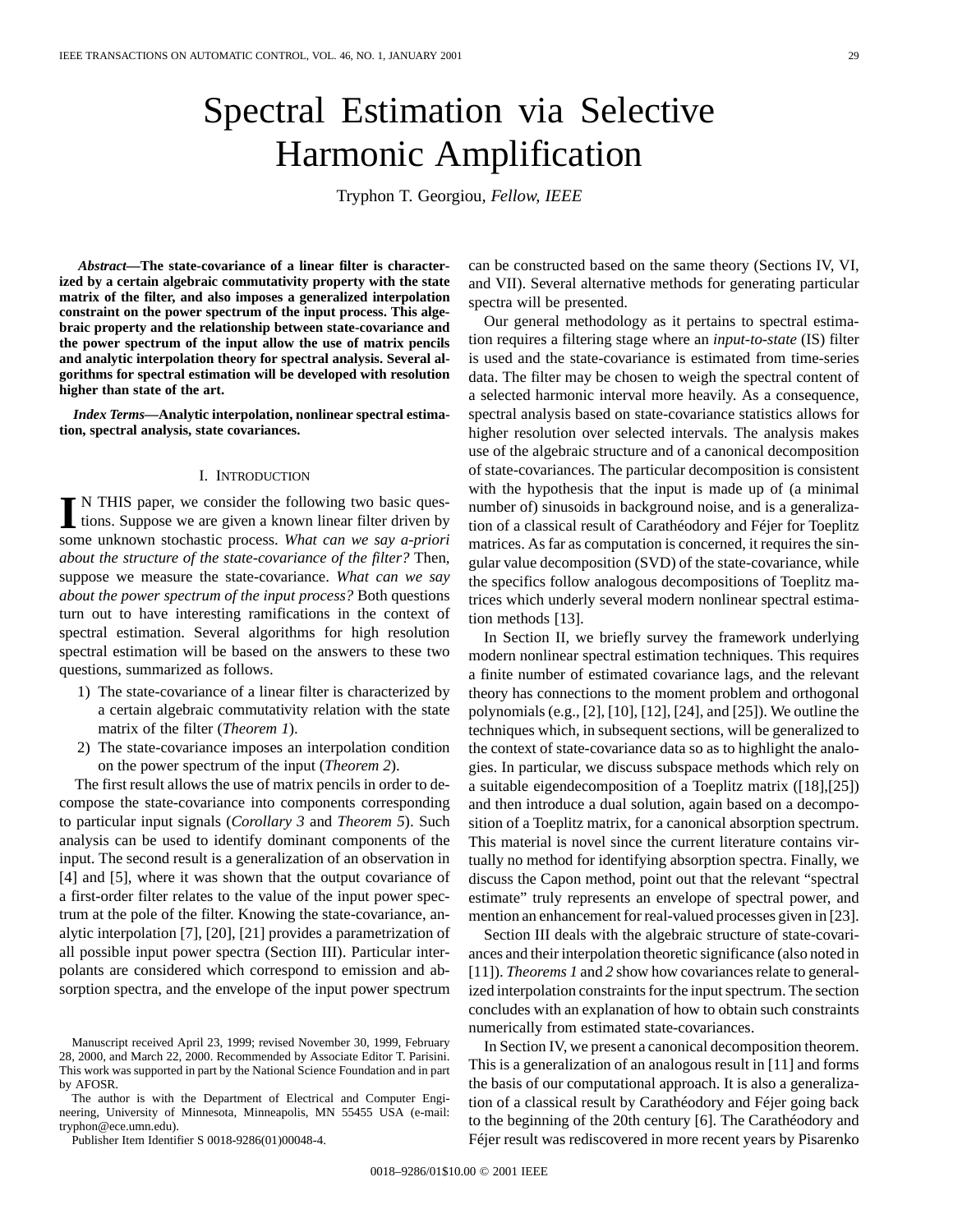[18], and forms the basis of subspace methods for the estimation of spectral lines.

Subsequently, in Sections V–VII, we develop analogs of techniques surveyed in Section II to the new state-covariance framework. More specifically, in Section V we develop subspace methods which are analogous to the widely used multiple sIgnal classification (MUSIC) and estimation of parameters by rotational invariant techniques (ESPRIT). In Section VI, we discuss how to generate canonical absorption spectra based on state-covariance data, and in Section VII we present an analog of the Capon method, as well as an analog of [23] to the state-covariance setting.

In Section VIII, we discuss two alternatives for quantifying the selectivity of IS filters and suggest simple realizations for IS filters with desired properties. Finally, in Section IX, we present simulation results that demonstrate the performance of the new techniques and point to a substantial improvement over current state-of-the-art techniques.

#### II. TOEPLITZ–CARATHÉODORY FRAMEWORK

The purpose of this section is to give a brief survey of important concepts and techniques which will subsequently be generalized to the context of interpolation with state-covariance data. At the same time, we introduce notation and review certain basic facts.

Consider a discrete-time, wide-sense stationary, zero-mean, scalar stochastic process  $y_t$  with  $t \in \mathbb{Z}$ , and denote its power spectrum by  $d\sigma_y(\theta)$ . In general, the power spectrum is a positive-bounded measure on  $[-\pi, \pi]$ . The regular part of  $d\sigma_y(\theta)$ , which is defined almost everywhere, is  $d\sigma_{y, \text{ regular}} = \dot{\sigma}_y(\theta) d\theta$ [where  $\dot{\sigma}_y(\theta)$  is the *spectral density function*], while the remaining singular part contains any spectral lines which may be present [e.g., Dirac functions  $\delta(\cdot)$ ]. In the simplest case, when it is of finite-type, then it is precisely of the form

$$
d\sigma_{y,\text{singular}}(\theta) = \sum_{k=1}^{m} 2\pi \rho_k \delta(\theta - \theta_k) d\theta \qquad (1)
$$

with  $\theta_k$ s representing the frequencies of sinusoids embedded in  $y_t$ .

The covariance lags of  $y_t$ 

$$
c_k := E\left\{\mathbf{y}_{\ell}\overline{\mathbf{y}}_{\ell+k}\right\}, \qquad k = 0, 1, \dots, n-1
$$

are simply trigonometric *moments*

$$
c_k = \frac{1}{2\pi} \int_{-\pi}^{\pi} e^{-jk\theta} d\sigma_y(\theta), \quad \text{for } k = 0, 1, \dots \quad (2)
$$

of the power spectrum. The theory of moments [12], [24] provides tools for characterizing admissible power spectra  $d\sigma_y$  from a finite number of such covariances  $c_k$  $(k = 0, 1, \ldots, n - 1)$ . This is usually referred to as the Carathéodory problem.

We will explore a connection with analytic interpolation which is based on the following fact (e.g., see [12]):  $d\sigma_y(\theta)$  is *a bounded positive measure if and only if the function*

$$
f_y(\lambda) := \frac{1}{2\pi} \int_{-\pi}^{\pi} \frac{1 + \lambda e^{-j\theta}}{1 - \lambda e^{-j\theta}} d\sigma_y(\theta)
$$
 (3)

$$
=c_0+2c_1\lambda+\cdots+2c_{n-1}\lambda^{n-1}+\cdots
$$
 (4)

*is analytic in the open unit disc with positive-real part*. Such a function will be referred to as *positive-real*. Starting from  $f_u(\lambda)$ the power spectrum can be recovered via

$$
d\sigma_y(\theta) \sim \lim_{r \to 1} \Re(f_y(re^{j\theta})) \, d\theta \tag{5}
$$

where  $\Re$  denotes "the real part of." Thus, (3)–(5) establish a one-to-one correspondence between covariance sequences

$$
\mathbf{c}:=(c_0,\,c_1,\,\ldots,\,c_{n-1},\,c_n,\,\ldots)
$$

positive-real functions  $f_y(\lambda)$ , and bounded positive measures  $d\sigma_y(\theta)$ .

The "half-spectrum" function  $f_y(\lambda)$  is central to the analysis in this paper. Spectral estimation based on a partial covariance sequence

$$
\mathbf{c}_{n-1} := (c_0, c_1, \ldots, c_{n-1})
$$

amounts to an interpolation problem with a positive-real function  $f(\lambda)$  satisfying *n* interpolation conditions at the origin for its 0th to  $(n - 1)$ th first derivatives. All solutions to such a problem can be described by a linear fractional transformation, e.g., see [1]. Historically, a particular solution, corresponding to a singular  $\sigma_y$  of the form (1) plus a constant, was used in the context of the Carathéodory problem [6] to show existence of solutions under suitable conditions (i.e., nonnegativity of a Toeplitz form made up of the  $c<sub>k</sub>$ s). The same solution was rediscovered in [18] and forms the basis of high resolution subspace methods. This is discussed next.

#### *A. Carathéodory–Fejér–Pisarenko Solution*

The Carathéodory–Fejér–Pisarenko (CFP) result states that if a positive semidefinite  $n \times n$  (Hermitian) Toeplitz matrix

$$
T_{n-1} = \begin{bmatrix} c_0 & c_1 & \cdots & c_{n-1} \\ c_{-1} & c_0 & \cdots & c_{n-2} \\ \vdots & \vdots & & \vdots \\ c_{-n+1} & c_{-n+2} & \cdots & c_0 \end{bmatrix}
$$

is singular and of rank  $m \, (*n*)$ , then it is of the form

$$
T_{n-1} = \sum_{i=1}^{m} \rho_i G(e^{j\theta_i}) G(e^{j\theta_i})^*
$$

where  $\rho_i > 0$ , for  $i = 1, 2, ..., m$ ,  $\theta_\ell \neq \theta_k$  if  $\ell \neq k$ 

$$
G(e^{j\theta_i}) = \begin{vmatrix} 1 \\ e^{j\theta_i} \\ \vdots \\ e^{j(n-1)\theta_i} \end{vmatrix}
$$
 (6)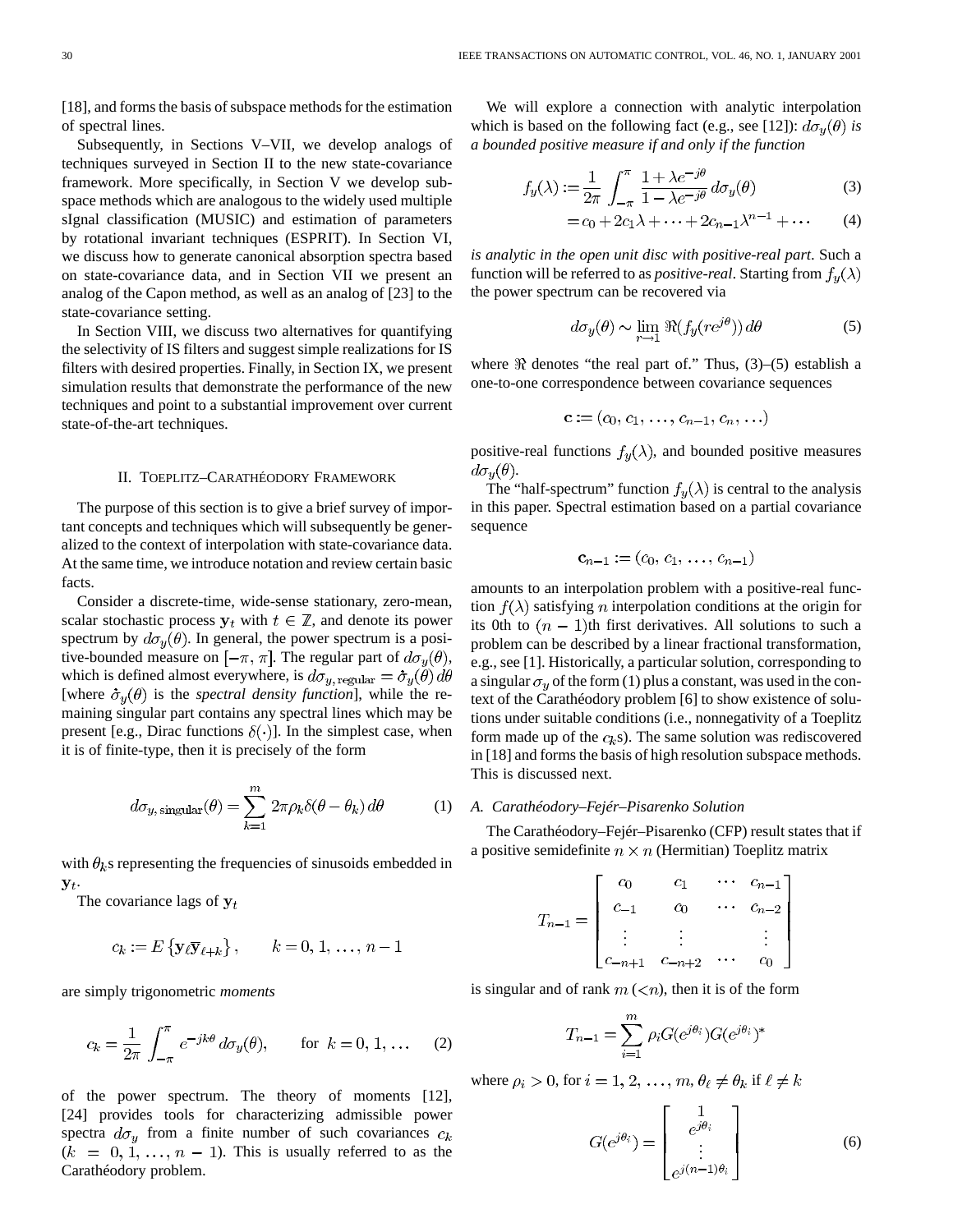and "\*" denotes "complex-conjugate transpose." Moreover,  $T_{n-1}$  has a unique (left) zero-eigenvector of the form

$$
\phi = [a_0 \cdots a_m \quad 0 \quad \cdots \quad 0].
$$

Since

$$
0 = \phi T_{n-1} \phi^* = \sum_{i=1}^m \rho_i |\phi \cdot G(e^{j\theta_i})|^2
$$

it follows that the modes  $e^{j\theta_i}$  are precisely the roots of the polynomial

$$
\phi(\lambda) = a_0 + a_1 \lambda + \dots + a_m \lambda^m.
$$

If we now define a polynomial  $\psi(\lambda)$  to contain the first *n* powers of  $\lambda$  in the product

$$
\phi(\lambda)(c_0+2c_1\lambda+\cdots+2c_{n-1}\lambda^{n-1})
$$

then it turns out that  $\psi(\lambda)$  is also of degree m, i.e.,

$$
\psi(\lambda) = b_0 + b_1 \lambda + \dots + b_m \lambda^m
$$

and that

$$
f_0(\lambda) := \frac{\psi(\lambda)}{\phi(\lambda)} = c_0 + 2c_1\lambda + \dots + 2c_{n-1}\lambda^{n-1} + o(\lambda^n)
$$

is a positive-real function. In fact,

$$
f_0(\lambda) = \sum_{i=1}^m \rho_i \frac{1 + \lambda e^{j\theta_i}}{1 - \lambda e^{j\theta_i}}.
$$

The real part of  $f_0(\lambda)$  is zero at all points on the unit circle except the poles of  $f_0(\lambda)$  (cf. [12, p. 148]). The polynomials  $\phi(\lambda)$  and  $\psi(\lambda)$  (or rather,  $\lambda^m \phi(\lambda^{-1})$  in the notation of Geronimus  $[10, p. 10]$  and  $[12, p. 40]$  are precisely the  $m$ th "orthogonal–Szegö" polynomials of the first and second kind, respectively, associated with the *singular* quadratic form defined by  $T_{n-1}$ , and they both have all their roots *on* the unit circle (cf. [10], [12]).

These facts directly yield a solution  $f_y(\lambda)$  to the Carathéodory interpolation problem. If  $T_{n-1} > 0$  and  $\tau$ denotes its lowest eigenvalue, then apply the above analysis to the *singular* positive semidefinite Toeplitz matrix

$$
T_{n-1}-\tau I,
$$

(with I the identity matrix of appropriate size,) to obtain  $\phi$ ,  $\psi$ for this new set of data  $(c_0 - \tau, c_1, \dots, c_n)$ . Then, the function

$$
f_p(\lambda) := \tau + \frac{\psi(\lambda)}{\phi(\lambda)}
$$

is positive-real, satisfies the interpolation constraints in (4), and the corresponding spectrum/measure is singular and given by

$$
d\sigma(\theta) = \tau \, d\theta + \sum_{k=1}^{m} 2\pi \rho_k \delta(\theta - \theta_k) \, d\theta
$$

Thus, it consists entirely of spectral lines on a white noise "flat" background.

The detailed theory and derivation of the above can be found in [12, p. 151]; see also [25, p. 155] for an independent derivation.

# *B. Subspace Methods*

An elegant and useful reformulation of the above [22], to which we will return in due time, makes use of the elements in the singular value decomposition

$$
T_{n-1} - \tau I = U \text{diag}\{\sigma_1, \sigma_2, \ldots, \sigma_m, 0, \ldots, 0\} U^*
$$

where U is a unitary matrix and  $\sigma_i > 0$ ,  $i = 1, \ldots, m$ . If

$$
U = [U_{1:m}, U_{m+1:n}]
$$

and  $U_{m+1:n}$  represents the matrix formed out of the last  $n-m$ columns of U which span the (right) null-space of  $T_{n-1}$ , then the nonnegative trigonometric polynomial

$$
d(e^{j\theta}, e^{-j\theta}) := G(e^{j\theta})^* U_{m+1:n} U_{m+1:n}^* G(e^{j\theta}) \tag{7}
$$

has m roots precisely at  $\{\theta_1, \ldots, \theta_m\}$ . Note that  $d(\lambda, \lambda^{-1})$ may have additional roots off the unit circle, but has no root on the circle other than the above. This result underlies the methodology of MUSIC and a proof can be found in [25, p. 157].

Focusing on the signal subspace, the range of  $T_{n-1} - \tau I$  is spanned by the columns of both

$$
\mathbf{G}_s := \begin{bmatrix} 1 & 1 & \cdots & 1 \\ e^{j\theta_1} & e^{j\theta_2} & \cdots & e^{j\theta_m} \\ \vdots & \vdots & & \vdots \\ e^{j(n-1)\theta_1} & e^{j(n-1)\theta_2} & \cdots & e^{j(n-1)\theta_m} \end{bmatrix}
$$

as well as the columns of  $U_{1:m}$ . Thus,

$$
\mathbf{G}_{s}=U_{1:m}\Theta
$$

where  $\Theta$  is an invertible matrix. The method of ESPRIT [19] is based on the following observation. If

$$
R_{\text{top}} := [I_{n-1}, 0] \quad \text{and} \quad R_{\text{bottom}} := [0, I_{n-1}]
$$

where 0 denotes a zero column of appropriate size, and  $I_{n-1}$  the  $(n-1) \times (n-1)$  identity matrix, then

$$
R_{\text{top}}\mathbf{G}_{s}\begin{bmatrix} e^{j\theta_{1}} & 0 & \cdots & 0 \\ 0 & e^{j\theta_{2}} & \cdots & 0 \\ \vdots & \vdots & & \vdots \\ 0 & 0 & \cdots & e^{j\theta_{m}} \end{bmatrix} = R_{\text{bottom}}\mathbf{G}_{s}.
$$

Moreover, the range of  $\mathbf{G}_s$  is the same as the range of  $U_{m+1,n}$ . It follows that the diagonal matrix diag( $e^{j\theta_1}, \dots, e^{j\theta_m}$ ) is similar to the matrix

$$
(R_{\text{top}}U_{1:m})^2(R_{\text{bottom}}U_{1:m})
$$

where  $\sharp$  denotes "left inverse." Hence, the frequencies  $\theta_k$ ,  $k =$  $1, \ldots, m$ , can be readily computed. In practice these can be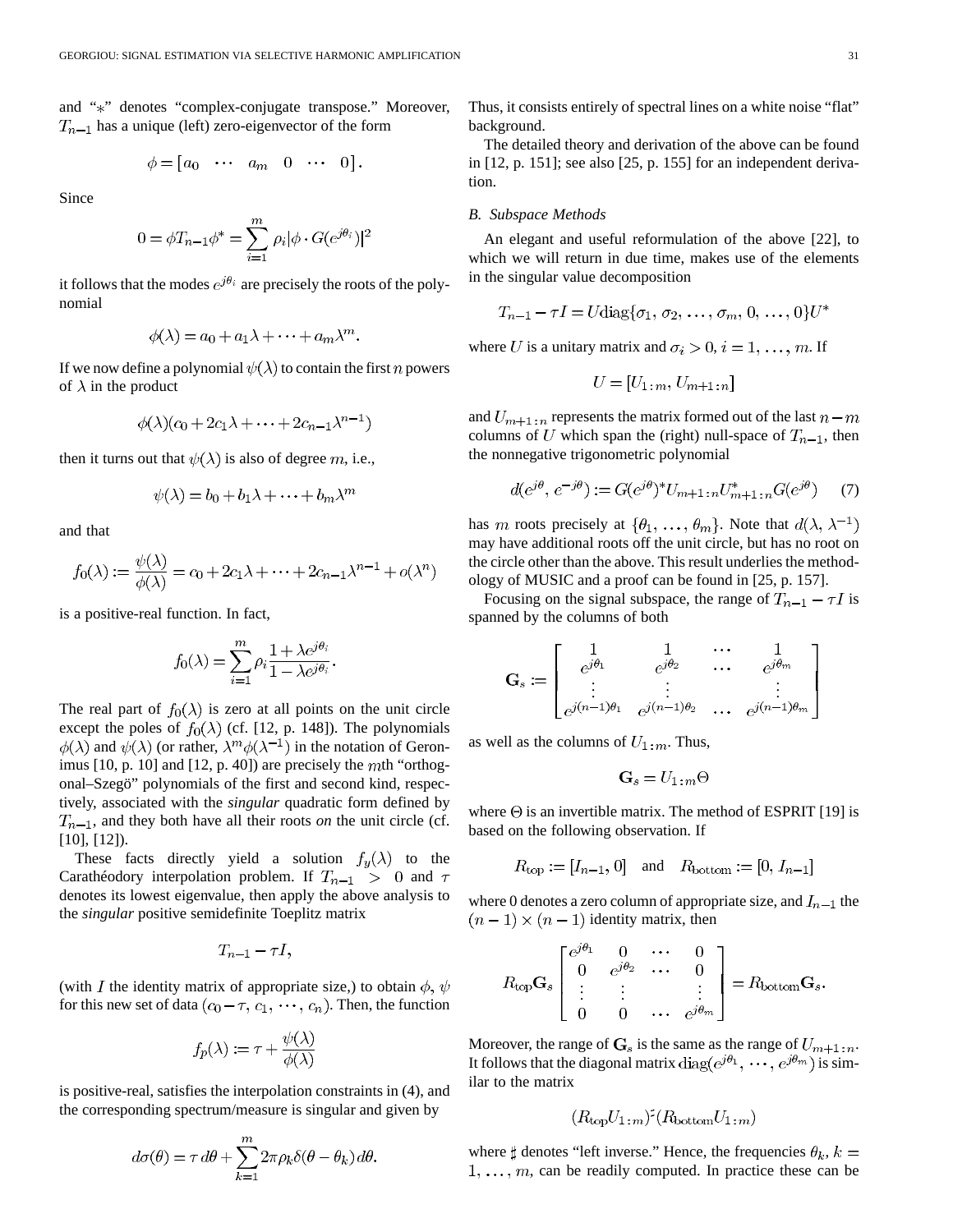computed as the eigenvalues of the "least squares" solution  $X$ of  $(R_{\text{top}}U_{1:m})X = (R_{\text{bottom}}U_{1:m})$ , while U is obtained by an SVD of the sampled Toeplitz matrix. This is the method of ESPRIT (cf. [25, p. 164]).

#### *C. Dual Absorption Spectrum*

Very much as the Carathéodory–Fejér–Pisarenko solution corresponds to a singular spectrum, which is made up of spectral lines, the solution we present below gives rise to an alternative canonical spectrum which has absorption lines instead of emission lines.

The key idea relies on the fact that *a function*  $f(\lambda)$  is posi*tive-real if and only if*  $(f(\lambda))^{-1}$  *is positive-real.* The proof of this fact is straightforward. Simply observe that if a function is positive-real, it cannot have any roots inside the open unit disc. Thus, its inverse is analytic as well. Then observe that the inverse of any complex number  $a + jb$ , with  $a > 0$ , is  $(a - jb)/(a^2 + b^2)$  which again has positive-real part.

Using the above observation, we are led to the following construction. Given the partial covariance sequence  $c_{n-1}$ , consider the "analytic" upper triangular portion of  $2T_{n-1}$ 

$$
W = \begin{bmatrix} c_0 & 2c_1 & 2c_2 & \cdots & 2c_{n-1} \\ 0 & c_0 & 2c_1 & \cdots & 2c_{n-2} \\ \vdots & \vdots & \vdots & & \vdots \\ 0 & 0 & 0 & \cdots & c_0 \end{bmatrix}.
$$

Then, define by means of its inverse

$$
W^{-1} = \begin{bmatrix} \hat{c}_0 & 2\hat{c}_1 & 2\hat{c}_2 & \cdots & 2\hat{c}_{n-1} \\ 0 & \hat{c}_0 & 2\hat{c}_1 & \cdots & 2\hat{c}_{n-2} \\ \vdots & \vdots & \vdots & & \vdots \\ 0 & 0 & 0 & \cdots & \hat{c}_0 \end{bmatrix}
$$

the *inverse sequence*

$$
\hat{\mathbf{c}}_{n-1} = (\hat{c}_0, \, \hat{c}_1, \, \cdots, \, \hat{c}_{n-1}).
$$

That is,  $\hat{c}_0 = c_0^{-1}$ ,  $\hat{c}_1 = -c_1/c_0^2$ , etc. This is also a partial covariance sequence. To see this, note that the corresponding Toeplitz matrix, which is given by

$$
\hat{T}_{n-1} = \frac{1}{2} \left( W^{-1} + (W^{-1})^* \right)
$$
\n
$$
= W^{-1} \frac{(W + W^*)}{2} (W^{-1})^*
$$
\n
$$
= W^{-1} T_{n-1} (W^{-1})^*
$$
\n(8)

is positive semidefinite.

We now apply the CFP solution to this new set of data and obtain a positive-real function  $f(\lambda)$  which interpolates the values  $\hat{\mathbf{c}}_{n-1}$ 

$$
\hat{f}(\lambda) = \hat{\tau} + \frac{\psi(\lambda)}{\hat{\phi}(\lambda)}.
$$

Here,  $\hat{\tau}$  is the smallest eigenvalue of  $\hat{T}_{n-1}$  and  $\hat{\phi}(\lambda)$ ,  $\hat{\psi}(\lambda)$  are the  $m$ th orthogonal polynomials (of first and second kind, respectively) of the sequence  $(\hat{c}_0 - \hat{\tau}, \hat{c}_1, \cdots)$ . We finally arrive at a canonical spectrum, consistent with the original data  $c_{n-1}$ , which is dominated by absorption lines. This corresponds to the positive-real function

$$
f_z(\lambda) := \hat{f}(\lambda)^{-1} = \frac{\hat{\phi}(\lambda)}{\hat{\tau}\hat{\phi}(\lambda) + \hat{\psi}(\lambda)}.
$$
 (9)

The corresponding spectrum is regular, i.e., without any spectral lines, and is given by

$$
d\sigma(\theta) = \Re\{f_z(e^{j\theta})\} d\theta = \hat{\tau} \frac{\left|\hat{\phi}(e^{j\theta})\right|^2}{\left|\hat{\tau}\hat{\phi}(e^{j\theta}) + \hat{\psi}(e^{j\theta})\right|^2} d\theta. \quad (10)
$$

It contains absorption lines at the roots of  $\hat{\phi}(\lambda)$ , which are all on the unit circle.

## *D. Spectral Envelopes*

The so-called *Capon method* is usually introduced as follows. Given the Toeplitz covariance  $T_{n-1}$  of a stochastic process  $y_k$ , and any frequency  $\theta$ , a finite-impulse response (FIR) filter

$$
u_k = \sum_{\ell=0}^{n-1} h_\ell y_{k-\ell}
$$

is sought, which allows exponential signals  $e^{jk\theta}$  at the given frequency to pass unscathed, i.e.,

$$
\sum_{\ell=0}^{n-1} h_{\ell} e^{j\ell\theta} = 1
$$

while it minimizes the "total output energy"

$$
\rho(\theta) = E\{|u_k|^2\} = [h_0 \quad \cdots \quad h_{n-1}] T_{n-1} \begin{bmatrix} h_0 \\ \vdots \\ \overline{h}_{n-1} \end{bmatrix}.
$$

The envelope  $\rho(\theta)$ , plotted over all  $\theta$ s, is then taken as a spectral estimate [25, p. 197].

Our terminology *spectral envelope* originates in the *little known fact* that

$$
\rho(\theta) = \sup \left\{ \lim_{\epsilon \to 0} (\sigma(\theta + \epsilon) - \sigma(\theta - \epsilon)) : \text{ where } d\sigma \ge 0 \right\}
$$
  
and satisfies (2) for  $0 \le k \le n - 1$  }. (11)

In other words,  $\rho(\theta)$  represents the maximal spectral "mass" located at  $\theta$  which is consistent with the data, or equivalently, it represents the amplitude of the largest possible spectral line at  $\theta$  amongst admissible spectra.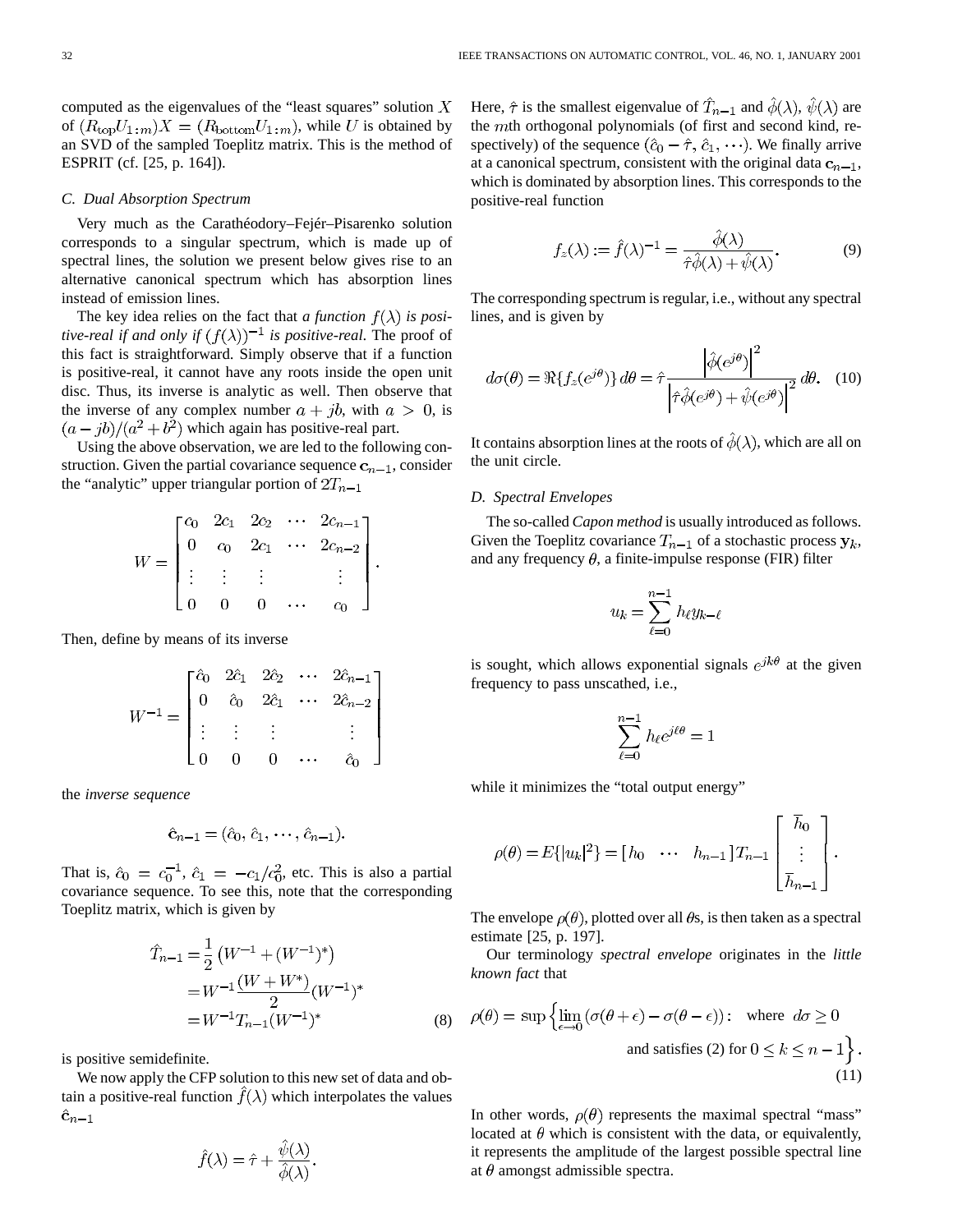Either way, the solution can be obtained by least squares by solving

$$
\rho(\theta) = \min_{h} \{ hT_{n-1}h^* : h = (h_0, \dots, h_{n-1}), hG(e^{j\theta}) = 1 \}
$$

or

$$
\rho(\theta) = \max\left\{\rho; T_{n-1} - \rho G(e^{j\theta}) G(e^{j\theta})^* \ge 0\right\} \tag{12}
$$

respectively. Of course, in both cases the solution is the same, given by

$$
o(\theta) = \frac{1}{G(e^{j\theta})^* T_{n-1}^{-1} G(e^{j\theta})}
$$

and coincides with the (unique) eigenvalue of the matrix pencil

$$
T_{n-1} - \rho G(e^{j\theta})G(e^{j\theta})^*
$$

Several alternative expressions can be found in [10], e.g., in terms of orthogonal polynomials or a suitable reproducing kernel. Also, in the classical work of Geronimus [10], one can find a detailed study of the asymptotic properties of such a quantity when the length of the partial sequence  $c_{n-1}$  increases toward  $\infty$ .

For our current purposes, we need the formalism in (11). In case  $y_k$  is known to be real, then only spectra  $d\sigma(\cdot)$  with an even symmetry need to be considered. The maximal spectral mass at  $\theta$  is given by

$$
\max \left\{ \rho: T_{n-1} - \rho \Im \left\{ G(e^{j\theta}) G(e^{j\theta})^* \right\} \ge 0 \right\}
$$

where

$$
\Im\left\{G(e^{j\theta})G(e^{j\theta})^*\right\}
$$
  
:=  $\frac{1}{2}\left(G(e^{j\theta})G(e^{j\theta})^* + G(e^{-j\theta})G(e^{-j\theta})^*\right)$ . (13)

This notation is nonstandard and obviously differs from the "Hermitian part of" since  $G(e^{j\theta})G(e^{j\theta})^*$  is already Hermitian. Equivalently,  $\rho(\theta)$  is given by the smallest of the two eigenvalues of the matrix pencil

$$
T_{n-1} - \rho \Im \left\{ G(e^{j\theta}) G(e^{j\theta})^* \right\}.
$$

These "real" envelopes were introduced in [23].

We have now concluded our sketchy overview of the classical Toeplitz–Carathéodory framework, and are ready to introduce the key new elements of our approach.

## III. STRUCTURE OF STATE-COVARIANCES AND GENERALIZED INTERPOLATION

Consider a single-input/ $n$ -output dynamical system, where the output is the  $n$ -state vector itself

$$
x_k = Ax_{k-1} + by_k, \quad \text{where } k \in \mathbb{Z}.
$$
 (14)

The pair A, b, where A is an  $n \times n$  matrix and b an  $n \times 1$  vector, is assumed to be controllable and  $A$  is assumed to be a stable matrix (i.e., with eigenvalues in the interior of the unit disc). Such a system will be referred to as an *input-to-state filter (IS filter*). We use  $\lambda$  to designate the delay operator  $x_k \to x_{k-1}$ , and hence, the transfer function of (14) is

$$
G(\lambda) = (I - \lambda A)^{-1}b = \begin{bmatrix} g_1(\lambda) \\ \vdots \\ g_n(\lambda) \end{bmatrix}.
$$
 (15)

From this point on, analogies with the Toeplitz–Carathéodory framework can be sought by specializing to the case where  $\vec{A}$  is the *companion* matrix

$$
A = \begin{bmatrix} 0 & 0 & \cdots & 0 & 0 \\ 1 & 0 & \cdots & 0 & 0 \\ \vdots & \vdots & & \vdots & \vdots \\ 0 & 0 & \cdots & 1 & 0 \end{bmatrix} \quad b = \begin{bmatrix} 1 \\ 0 \\ \vdots \\ 0 \end{bmatrix} . \tag{16}
$$

Obviously, in this case

$$
g_i(\lambda) = \lambda^{i-1}, \qquad \text{for } i = 1, 2, \dots, n.
$$

Thus, the notation  $G(e^{j\theta})$  in, e.g., equation (6), is consistent with the above and intended to highlight analogies with the forthcoming material.

Another interesting case is when

$$
g_i(\lambda) = \frac{1}{1 - p_i \lambda}, \quad \text{for } i = 1, \dots, n.
$$

Then,  $G(\lambda)$  is a bank of first-order filters while A can be taken to be diagonal. Such a filter bank was used in [4], [5]. In general,  $A$  may have an arbitrary Jordan structure (subject to the controllability condition that requires  $A$  to be cyclic).

Now let the IS filter in (14) be driven by  $y_t$ . The covariance of the state-process

$$
P = \frac{1}{2\pi} \int_{-\pi}^{\pi} \left( G(e^{j\theta}) d\sigma_y(\theta) G(e^{j\theta})^* \right) \tag{17}
$$

is, of course, a positive-semidefinite  $n \times n$  matrix. But, besides being positive semidefinite, state-covariances are characterized by a certain algebraic condition which depends on the filter parameters and is given below.

*Theorem 1:* A positive semidefinite matrix  $P$  is a state-covariance matrix of (14) for a suitable input process if and only if it is of the form

$$
P = \frac{1}{2}(WE + EW^*)\tag{18}
$$

for a matrix W which commutes with  $A$ , with  $E$  being the unique (positive definite) solution to the Lyapunov equation  $E - AEA^* = bb^*$ . Furthermore, any such matrix W is uniquely defined from (18) modulo an imaginary constant  $\alpha I$  with  $\alpha \in$  $i\mathbb{R}$ .

*Proof:* Deferred to the Appendix.

The  $n \times n$  matrix W specifies generalized interpolation conditions for admissible input power spectra as claimed in the following theorem.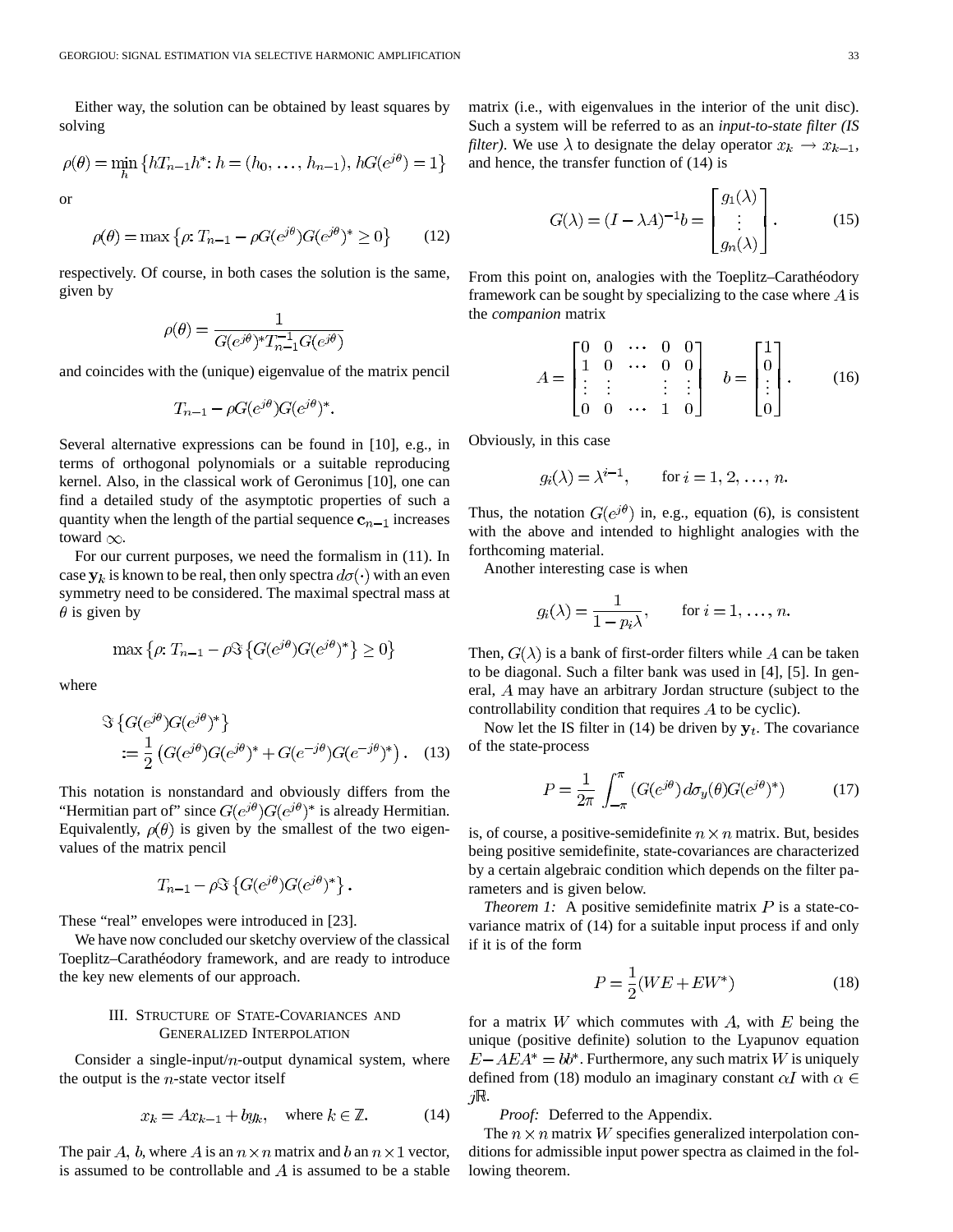*Theorem 2:* Let  $P$ ,  $W$  be as in Theorem 1. If a power spectrum  $d\sigma_u(\theta)$  satisfies (17), then the positive-real function (3) satisfies

$$
f_y(A^*) = W^*.
$$
 (19)

Conversely, if  $f_y(\lambda)$  is positive-real and satisfies (19), then (5) defines a power spectrum such that (17) holds.

*Proof:* Deferred to the Appendix.

Since  $W$  commutes with  $A$ , which is cyclic, then

$$
W = w(A) = w_0 I + w_1 A + \dots + w_{n-1} A^{n-1}
$$
 (20)

with  $w(\lambda) = w_0 + \cdots + w_{n-1} \lambda^{n-1}$  a polynomial of degree  $n-1$ . Thus, according to *Theorem 2*, the property which characterizes "half-spectra" consistent with P, is that they agree with  $w(\lambda)$  on the eigen-spectrum of  $A^*$ . An alternative way of writing (19) is either

$$
f(\lambda) - \overline{w}(\lambda) = B(\lambda)q(\lambda)
$$
 (21)

with  $B(\lambda)$  the Blaschke product

$$
B(\lambda) = \frac{\det(\lambda I - A^*)}{\det(I - \lambda A)}
$$
(22)

and  $q(\lambda)$  a function which is analytic in the open unit disc, or simply, to say that  $f(\lambda) - \overline{w}(\lambda)$  vanishes at the eigenvalues of  $A^*$ , taking multiplicities into account. Either way, this is a standard generalized interpolation problem and all solutions can be expressed via linear fractional transformations on a "free" parameter [21], [26]. In particular, the formulas in [8, Sec. 8.3] can be readily modified to parametrize positive-real interpolants analytic on the disc. (The formulas as they appear in [8, Sec. 8.3] apply to contractive interpolants which are analytic in the RHP, hence, the Möbius map  $z \to (1-z)/(1+z)$  has to be used to transform both their range and domain.)

The following is an immediate corollary to *Theorem 1* which is central to the proof of several subsequent results.

*Corollary 3:* If  $P$ ,  $Q$  are state-covariance matrices for the IS filter (14) such that  $P - Q \ge 0$ , then  $P - Q$  is also a statecovariance for the same filter.

*Proof:* According to *Theorem 1*, there exist matrices  $W_P$ and  $W_Q$  which commute with  $A$  and satisfy

and

$$
P = \frac{1}{2}(W_P E + E W_P^*)
$$
  

$$
Q = \frac{1}{2}(W_Q E + E W_Q^*)
$$

 $\overline{1}$ 

respectively. Hence, their difference is of the same form, i.e.,  $P - Q = (1/2)(W_{\Delta}E + EW_{\Delta}^*)$ , for  $W_{\Delta} = W_P - W_Q$ . Since  $P-Q \geq 0$  the conclusion of the corollary follows from *Theorem 1*.

Finally, we conclude the section by indicating that equation (18) can be used to obtain the interpolation datum  $W$ . Consider

$$
2P = \overline{w}_{n-1}(A^*)^{n-1}E + \dots + \overline{w}_1A^*E + (\overline{w}_0 + w_0)I
$$
  
+  $w_1EA + \dots + w_{n-1}EA^{n-1}$  (23)

as a set of  $n^2$  linear equations in  $2n - 1$  parameters—the real and imaginary parts of  $w_k$ s for  $k = 1, ..., n - 1$  and  $\Re\{w_0\}$ . Provided  $P$  is a state-covariance matrix as hypothesized, according to *Theorem 1* equation (23) has a solution which is unique modulo the imaginary part of  $w_0$ . The imaginary part of  $w_0$  cannot be determined and is irrelevant anyhow. If P has been obtained from experimental data and does not exactly satisfy (23), then a least-squares solution for the coefficients  $\Re\{w_0\}, w_1, \ldots, w_{n-1}$  can be sought, from which one can determine an estimate for a suitable  $W = w(A)$  via (20).

## IV. CANONICAL DECOMPOSITION

A complex sinusoidal input  $e^{jk\theta}$ ,  $k \in \mathbb{Z}$ , to the IS filter in (14), gives rise to a state-covariance equal to  $G(e^{j\theta})G(e^{j\theta})^*$  and of rank one. Conversely, a singular state-covariance can only originate from  $m < n$  such distinct sinusoidal input components. We highlight this fact as a separate lemma since it is of independent interest.

*Lemma 4 [11, Prop. 1]:* The  $n \times n$  state-covariance matrix defined in (17) is singular of rank  $m < n$  if and only if it is of the form

$$
P = \sum_{k=1}^{m} \rho_k G(e^{j\theta_k}) G(e^{j\theta_k})^*
$$
 (24)

for a selection of distinct  $\theta_k$ , and  $\rho_k > 0$ , for  $k = 1, \ldots, m$ .

Building on this lemma and on *Corollary 3* the following canonical decomposition of state-covariance matrices can be shown.

*Theorem 5:* Let  $P$ ,  $Q$  be state-covariances of the IS filter (14). Then there exists a unique minimal set of  $m < n$  distinct values  $\theta_k$  along with corresponding values  $\rho_k > 0$  ( $k =$  $1, 2, \ldots, m$ , such that

$$
P = \rho_0 Q + \sum_{k=1}^{m} \rho_k G(e^{j\theta_k}) G(e^{j\theta_k})^*.
$$
 (25)

Moreover,  $\rho_0$  is the smallest eigenvalue of the matrix pencil  $P \rho Q$ , and  $m = \text{rank}(P - \rho_0 Q)$ .

*Proof:* Deferred to the Appendix.

The decomposition provides a representation of  $y_t$  (corresponding to  $P$ ) as a superposition of a minimal number of sinusoids on top of a suitably scaled background (corresponding to ). The background typically represents a known process, e.g., white or colored noise, or a sinusoidal component at a known frequency. The theorem is a (slight) generalization of [11, Th. 1] which is cast for  $Q = E$ . It is also generalization of the Carathéodory–Féjer–Pisarenko result discussed in Section II-A which corresponds to  $A$ ,  $b$  as in (16).

We conclude the present section with a lemma from [11] which shows that "directions" in  $P$  excited by sinusoids at different frequencies are linearly independent.

*Lemma 6 [11, Lemma 3]:* If  $m < n$  and  $\theta_k$  for  $k = 0, 1, \ldots, m$ , are pairwise distinct, then the columns of

$$
[G(e^{j\theta_0}), G(e^{j\theta_1}), \ldots, G(e^{j\theta_m})]
$$

are linearly independent.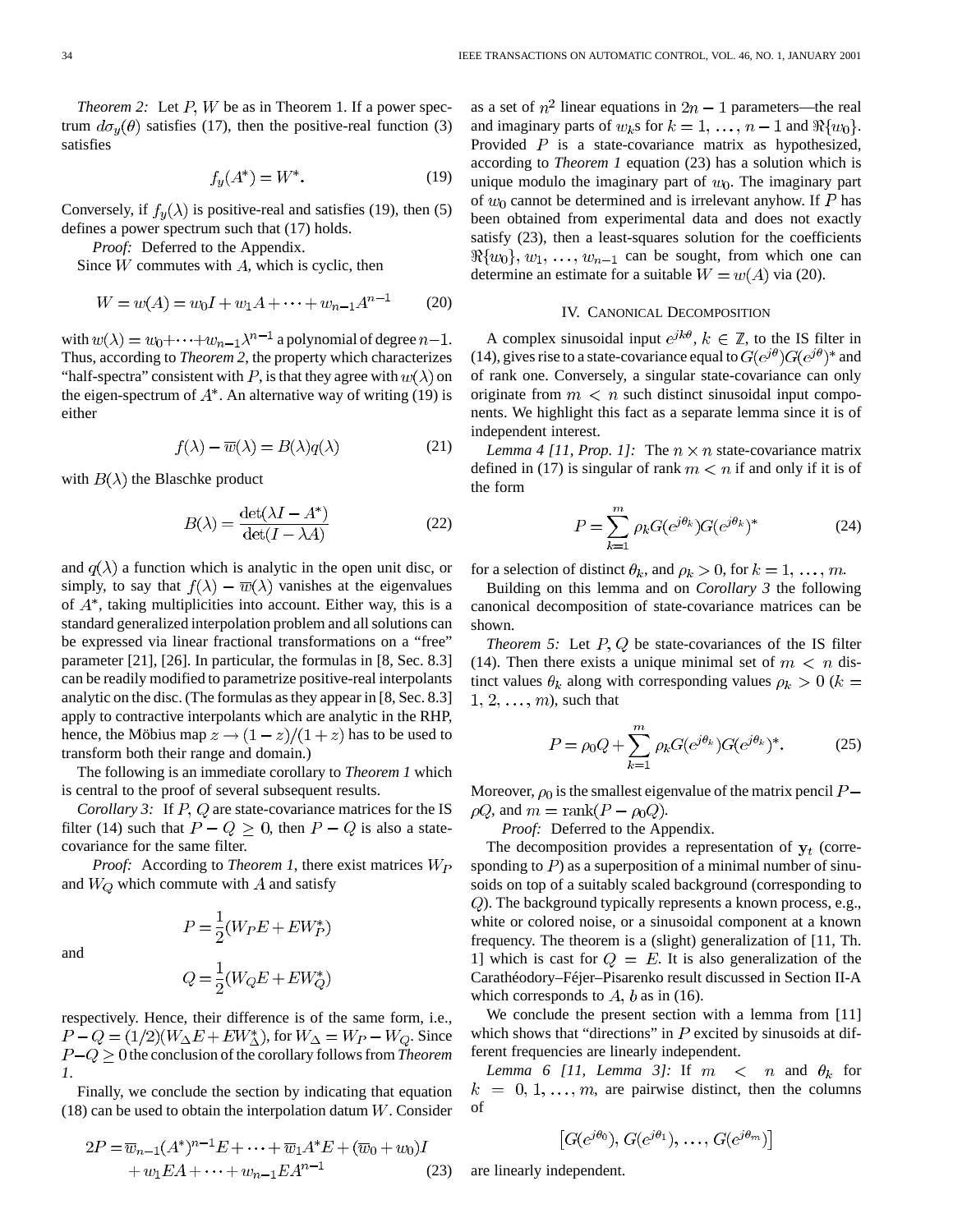#### V. SUBSPACE METHODS

In order to exploit *Theorem 5* for the purpose of spectral-line estimation we need to assess a value for  $m$  as well as compute the  $\theta_k$ s from an experimentally obtained P.

With exact knowledge of the state-covariance  $P$  and the covariance  $Q$  for the "background noise" signal, the decomposition in *Theorem 5* becomes

$$
P - \rho_0 Q = \mathbf{G}_s \text{diag}(\rho_1, \ldots, \rho_m) \mathbf{G}_s^*
$$

where

$$
\mathbf{G}_s := \left[ G(e^{j\theta_1}), \dots, G(e^{j\theta_m}) \right]. \tag{26}
$$

Consider the singular value decomposition

$$
P - \rho_0 Q = U \Sigma U^*
$$

with U a unitary matrix and  $\Sigma = diag(\sigma_1, \ldots, \sigma_m, 0, \ldots, 0)$ the diagonal matrix of singular values. Partition  $U$  into the submatrices containing columns 1 : m and  $(m + 1)$  : n, i.e.,

$$
U = [U_{1:m} \quad U_{m+1:n}]. \tag{27}
$$

It follows that:

- 1) The range spaces (column spans) of  $P \rho_0 Q$ ,  $\mathbf{G}_s$ , and  $U_{1:m}$  coincide. This is the *signal subspace*.
- 2) The null spaces (right kernel) of  $P \rho_0 Q$ ,  $\mathbf{G}_s^*$ , and  $U_{1:m}^*$  coincide and is spanned by the columns of  $U_{m+1:n}$ . This is the *noise subspace*.

When  $P$  is only an estimate of the state-covariance, a value for  $m$  can be assessed by identifying a "break" point in the singular values  $\sigma_k$ s. The next task is to identify the frequencies  $\theta_k$ s and the corresponding residues  $\rho_k$ s. To this end we rewrite 1) and 2) as follows:

 $U_{1:m} = G_s M$ 

and

$$
0 = \mathbf{G}_s^* U_{m+1:n} \tag{29}
$$

respectively, where  $M$  is an invertible matrix. Condition (28) forms the basis of the *signal-subspace method*, whereas (29) the basis of a *noise-subspace method*.

### *A. Analysis Based on the Noise Subspace*

Condition (29) in combination with *Lemma 6* gives rise to the following fact.

*Proposition 7 [11, Th. 1(iv)]:* With  $G(\lambda)$  and  $U_{m+1:n}$  as above and  $\theta_k$  as in *Theorem 5*, the function

$$
d(\lambda, \lambda^{-1}) := G^*(\lambda^{-1}) U_{m+1:n} U_{m+1:n}^* G(\lambda)
$$
 (30)

has precisely m roots on the unit circle at  $e^{j\theta_k}$  for  $k=1,\ldots,m.$ 

The proposition suggests generalizations of MUSIC as follows. Starting from an estimated sampled covariance  $P$ , and given information on the background noise, either assumed white or colored of a known signature, the trigonometric polynomial  $d$  can be estimated after we perform an SVD on  $P - \rho_0 Q$ . The frequencies  $\theta_k$  for  $k = 1, ..., m$  can be identified in a variety of ways. In particular, generalization of *Spectral* and *Root MUSIC* (cf. [25]) have been discussed in [11] for the case where the input noise is assumed white, i.e., when  $Q = E$ . Below, we first mention these two methods from [11], since they also apply to general  $Q$ , and then list a third possibility which appears more reliable in practice.

1) Spectral Music:

Identify  $\theta_k$ s for  $k = 1, ..., m$  as the values on  $[-\pi, \pi]$  where  $1/(d(e^{j\theta}, e^{-j\theta}))$  achieves the  $m$ -highest local maxima.

2) Root Music:

Identify  $\theta_k$ s with the angles of the *m*-roots of  $d(\lambda, \lambda^{-1})$  which have amplitude  $\lt 1$  and are closest to the unit circle.

3) Residue Music:

Identify  $\theta_k$ s with the angles of the m roots of  $d(\lambda, \lambda^{-1})$  which have the largest corresponding residues in the decomposition of main theorem. More specifically:

3a) Select an  $\ell$  in  $m < \ell \leq n-1$  allowing some margin beyond the known, or estimated, value  $m$ . Typically  $\ell$  can be selected as either equal to  $n - 1$ , or as a slightly conservative estimate of a "break" in the singular values of P. If  $\ell$  is selected to be less than  $n-1$  then a pre-selection of a set of candidate  $\theta_k$ s for  $k = 1, \ldots, \ell$  is necessary following methods A) or B) above.

3b) Compute

$$
V = \begin{bmatrix} G(e^{j\theta_1})^* \\ \dots \\ G(e^{j\theta_\ell})^* \end{bmatrix} \cdot \begin{bmatrix} G(e^{j\theta_1}), \dots, G(e^{j\theta_\ell}) \end{bmatrix} \tag{31}
$$

and

(28)

diag
$$
\{\rho_1, \ldots, \rho_\ell\}
$$
 =  $V^{-1}(P - \rho_0 Q)(V^{-1})^*$ 

3c) Select and re-order  $\theta_k$ s for  $k = 1, \dots, m$  as the frequencies corresponding to the largest residues among  $\rho_1, \ldots, \rho_\ell.$ 

We point out that traditional *Root MUSIC* as well as *Spectral MUSIC* (e.g., see [25]) generate estimates for the frequency of possible spectral lines. The generalization of either method to the new state-covariance provides similar information but not necessarily a power spectrum which is consistent with the data. *Residue MUSIC* on the other hand produces the parameters in the decomposition (25) and corresponds directly to a power spectrum which is consistent with the covariance data. This is of the form

$$
d\sigma(\theta) = \rho_0 d\sigma_Q(\theta) + \sum_{k=1}^m 2\pi \rho_k \delta(\theta - \theta_k) d\theta
$$

where  $d\sigma_Q(\theta)$  represents the assumed shape of power for the "background noise" which corresponds to a state-covariance  $Q$ .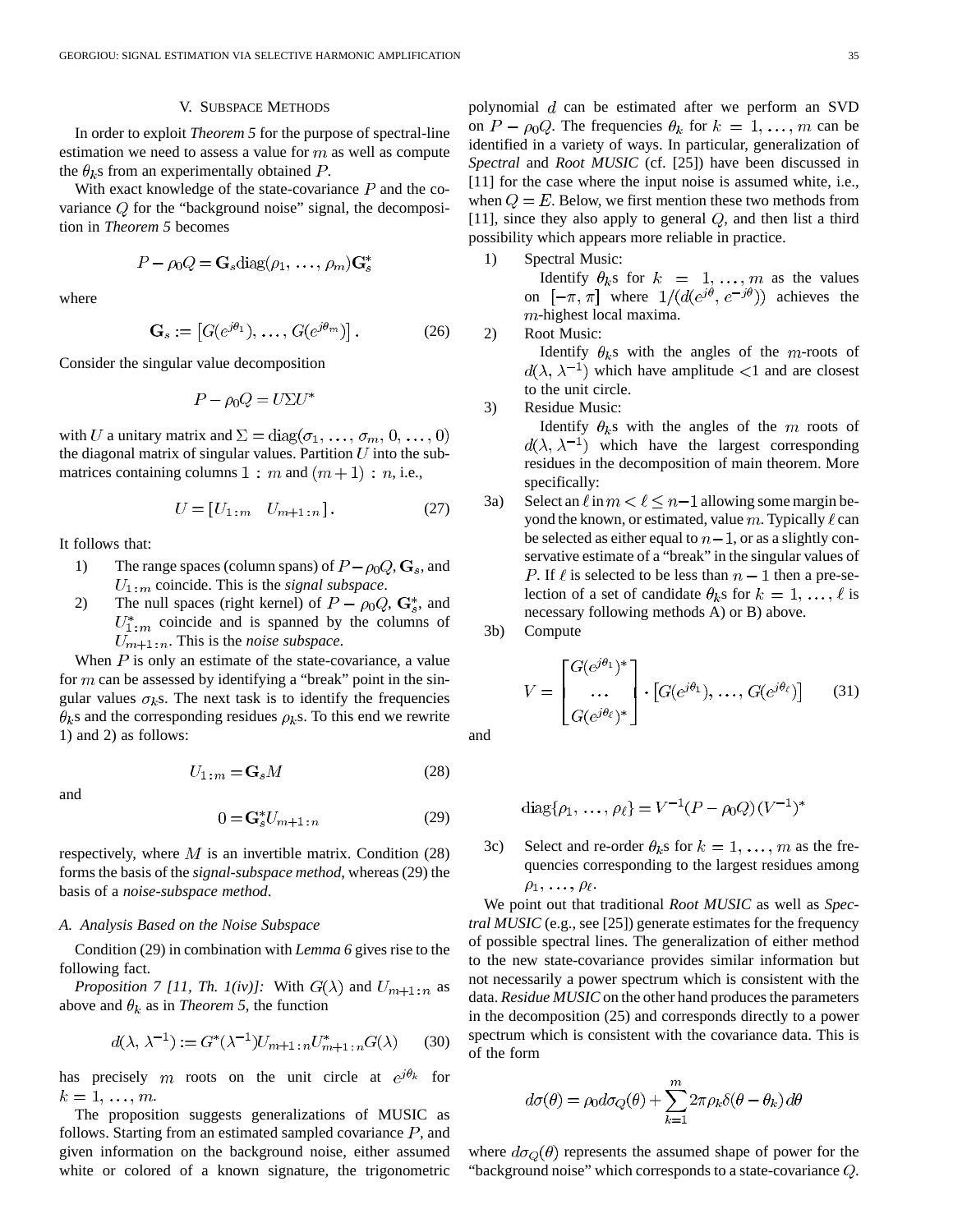#### *B. Analysis Based on the Signal Subspace*

Condition (28) suggests an alternative way to identify the frequencies in the decomposition of *Theorem 5*. This is summarized in the following proposition.

*Proposition 8:* Under the notation and assumptions of *Theorem 5* and  $U_{1:m}$  defined as in (27), there is a unique solution to the following matrix equation

$$
U_{1:m} = \begin{bmatrix} b & AU_{1:m} \end{bmatrix} \begin{bmatrix} \mu \\ \Phi \end{bmatrix}
$$

where  $\mu$  is a  $1 \times m$  row vector and  $\Phi$  a  $m \times m$  matrix. The eigenvalues of  $\Phi$  are precisely  $e^{j\theta_k}$  for  $k = 1, \ldots, m$ .

*Proof:* Since

$$
G(\lambda) = (I - \lambda A)^{-1}b
$$
  
= b + \lambda A(I - \lambda A)^{-1}b

it follows that

$$
\mathbf{G}_s = \begin{bmatrix} b & b & \cdots & b \end{bmatrix} + A \cdot \mathbf{G}_s \cdot \Theta \tag{32}
$$

with  $\mathbf{G}_s$  as in (26) and

$$
\Theta = \text{diag}(e^{j\theta_1}, e^{j\theta_2}, \dots, e^{j\theta_m}).
$$

Using (28) we have that

$$
U_{1:m} = b[1 \quad 1 \quad \cdots \quad 1]M + A \cdot \mathbf{G}_s \Theta M
$$
  
=  $b\mu + A \cdot \mathbf{G}_s MM^{-1} \Theta M$   
=  $b\mu + A \cdot U_{1:m} \Phi$   
=  $\begin{bmatrix} b & AU_{1:m} \end{bmatrix} \begin{bmatrix} \mu \\ \Phi \end{bmatrix}$  (33)

where

and

$$
\Phi:=M^{-1}\Theta M
$$

Equation (33) is linear with  $m \times n$  constraints and  $m \times (m+1)$ entries in the variables  $\mu$ ,  $\Phi$ . A solution exists by virtue of the above analysis.

 $\mu := [1 \ 1 \ \cdots \ 1]$ M

Further, the solution is unique. To see this we need to prove that the (right) null space of  $[b \; AU_{1:m}]$  is trivial, i.e., it contains only the zero vector. First note that this null space is trivial if and only if the null space of  $[b \text{ } AG_s]$  is trivial. By simple algebra it can be shown that this is equivalent to the null space of  $[b \mathbf{G}_s]$ being trivial as well. Thus, in order to prove our claim we need to prove that the columns of  $[b \mathbf{G}_s]$  are linearly independent. It suffices to show that  $b$  is linearly independent of the columns of  $G_s$  when  $m = n - 1$ . Thus, assuming  $m = n - 1$ , we consider the square matrix

$$
M(\lambda) = [G(\lambda), \mathbf{G}_s].
$$

Since the numerator of

$$
\det M(\lambda) = c(I - \lambda A)^{-1}b
$$

is of degree  $n - 1$ , it cannot have any root other than  $\{e^{j\theta_1}, \ldots, e^{j\theta_m}\}\$  (which are obviously roots). Hence  $M(0) = [G(0), G_s]$  is nonsingular, and since  $b = G(0)$ , this proves our claim. Therefore (33) has a unique solution.

Finally, the sought roots  $e^{j\theta_k}$   $(k = 1, ..., m)$  are eigenvalues of  $\Phi$  because  $\Phi$  relates to  $\Theta$  via a similarity transformation.

In practice, when  $m$  is estimated from a break point in the singular values of  $P - \rho_0 Q$ , better accuracy is often obtained if we begin with a conservative estimate  $\ell$  for the number of frequencies to be considered, with  $n - 1 \ge \ell > m$ , and then identify  $m$  of them with the largest residue, as we did in the method C) in Section A.

## VI. ABSORPTION SPECTRA

The construction in Section II-C carries over to the more general framework of IS filters and their state-covariances.

*Theorem 9:* Let  $P$  be a state-covariance of the IS filter (14), and  $W$  as in *Theorem 1*. Define

$$
\hat{W} := W^{-1}
$$

and

$$
\hat{P} := \frac{1}{2}(\hat{W}E + E\hat{W}^*).
$$

The following hold

1) If  $\hat{f}$  is positive-real and  $\hat{f}(A^*) = \hat{W}^*$ , then

$$
f(\lambda) := \hat{f}(\lambda)^{-1}
$$

is positive-real and  $f(A^*) = W$ .

2)  $\hat{P}$  is a state-covariance of the IS filter (14).

*Proof:* As shown in Section II-C,  $\hat{f}$  is positive-real if and only if  $f := \hat{f}^{-1}$  is positive-real. Since  $f(\lambda)\hat{f}(\lambda) = 1$  it follows that  $f(A^*)\hat{f}(A^*)=I$ . This proves i).

Since  $\hat{P}$  satisfies

$$
\hat{P} = \frac{1}{2}(\hat{W}E + E\hat{W}^*)
$$
\n
$$
= \frac{1}{2}(W^{-1}E + E(W^*)^{-1})
$$
\n
$$
= W^{-1}\frac{1}{2}(EW^* + WE^*(W^*)^{-1})
$$
\n(34)

$$
= W \frac{1}{2}(EW + WE)(W)
$$
  
=  $W^{-1}P(W^*)^{-1} \ge 0$  (35)

as well as, it is of the form required by *Theorem 1*, it follows that it is a state-covariance of the IS filter. Note that  $W^{-1}$  commutes with  $A$  since  $W$  does. This shows 2).

Equation (35) is important due to the following practical consideration. If  $P$  is obtained from experimental data as a sample covariance and  $W$  is computed from it via least squares and (23) (as explained in Section III), then estimating  $\ddot{P}$  from the right hand side of (34) may not produce a positive definite quantity, whereas (35) always does!

The above proposition can be used to produce spectra from a sample covariance matrix  $P$ . When such spectra are selected, based on an  $f$  which contains spectral lines (e.g., using the earlier canonical decomposition), then the spectra corresponding to  $f := \hat{f}^{-1}$  will have absorption lines at the frequencies of the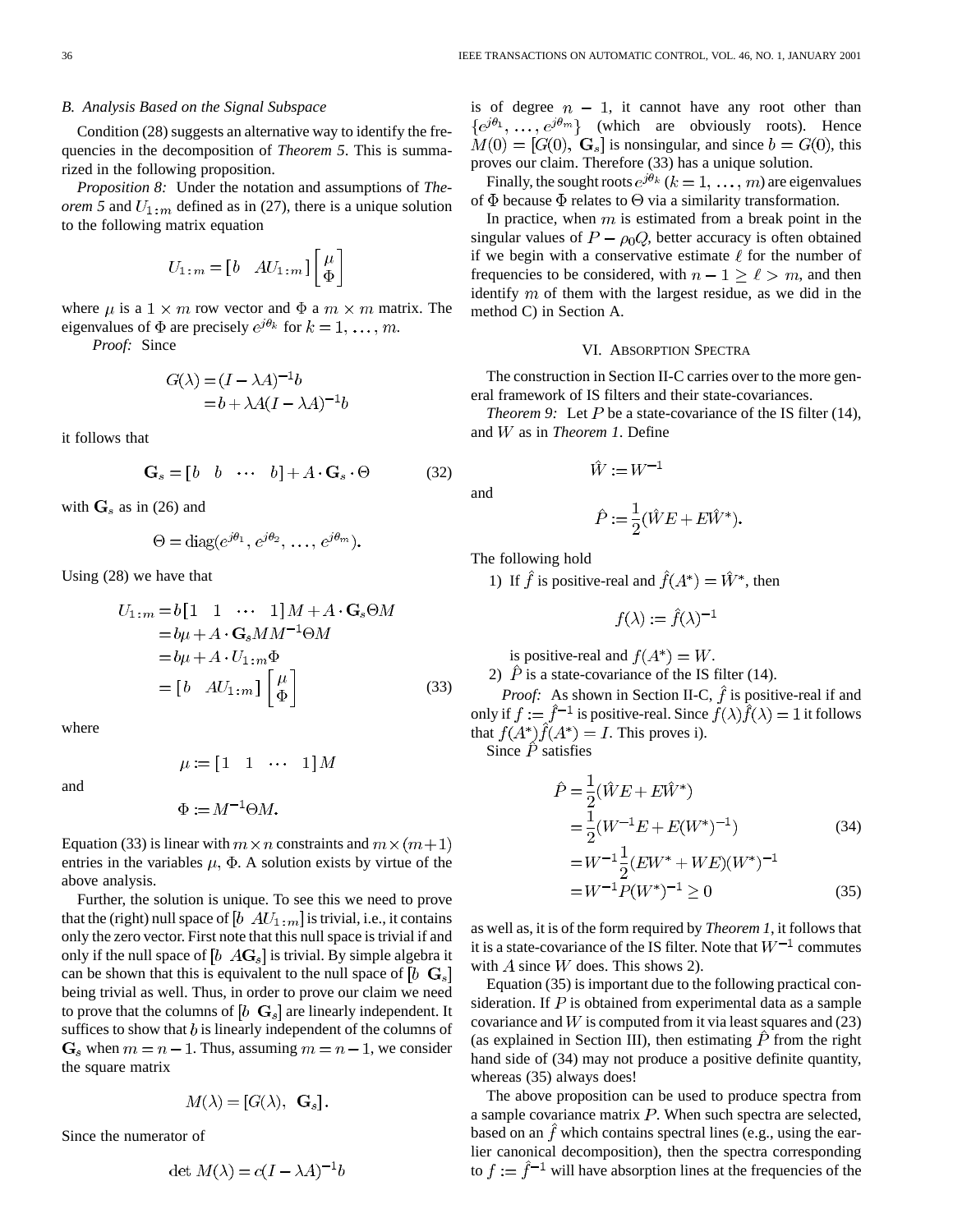spectral lines of  $\hat{f}$ . We summarize below an option based on the earlier canonical decomposition.

*1) CANONICAL ABSORPTION SPECTRA:* Begin with a state-covariance  $P$ . Determine  $W$  as in *Theorem 1* and  $\hat{P}$  as in *Theorem 9*. Determine  $\rho_k$  and  $\theta_k$  as in *Theorem 5*, when the theorem is applied to P instead of P. The computation of  $\rho_k$ ,  $\theta_k$  can be done using, e.g., residue MUSIC as described in Section V with  $Q = E$  as in *Theorem 1*. Then  $\theta_k$  will correspond to absorption lines for a power spectrum consistent with the covariance data  $P$ .

To verify the last statement, note that the positive-real function

$$
\hat{f}(\lambda) = \rho_0 + \sum_{k=1}^{m} \rho_k \frac{1 + e^{j\theta_k}}{1 - e^{j\theta_k}}
$$

has poles at these frequencies. Hence,  $f(\lambda) = \hat{f}(\lambda)^{-1}$  will have zeros at the same points, and so will its real part  $\Re\{f(e^{j\theta})\}\.$  Of course these will be shared by the relevant spectrum which is defined from the radial limits of the  $\mathbb{R}\{f(\lambda)\}\$ .

#### VII. SPECTRAL ENVELOPES

In this section, we present a generalization of the methods in Section II-D to state-covariance data. Hence, we seek to compute the envelope of maximal spectral power

$$
\rho(\theta) := \sup \left\{ \lim_{\epsilon \to 0} (\sigma(\theta + \epsilon) - \epsilon(\theta - \epsilon)) : d\sigma \in \Sigma_P \right\}
$$

where

and

$$
\Sigma_P := \{ d\sigma \text{ nonnegative measure satisfying (17)} \}.
$$

As in Section II-D, we also define  $\rho_{\text{real}}(\theta)$  where  $\sigma(\theta)$ s are further restricted to have an odd symmetry about  $\theta = 0$  so that they correspond to a real-valued time series  $y_k$  (if that is known to be the case). Below, the notation  $\Im$  applied to products  $G(e^{j\theta})G(e^{j\theta})^*$ , follows our earlier convention (13).

*Proposition 10:* Let  $P$  be a state-covariance of the IS filter (14), then

$$
\rho(\theta) = \max \{ \rho : P - \rho G(e^{j\theta}) G(e^{j\theta})^* \ge 0 \}
$$
  
\n
$$
\rho_{real}(\theta) = \max \{ \rho : P - \rho \Im (G(e^{j\theta}) G(e^{j\theta})^*) \ge 0 \}
$$

*Proof:* First note that

$$
Q_{\theta} := G(e^{j\theta})G(e^{j\theta})^*
$$
 (36)

$$
Q_{\theta, \text{real}} := \Im \left( G(e^{j\theta}) G(e^{j\theta})^* \right) \tag{37}
$$

respectively, represent the state-covariance of the (complex and real, resp.) sinusoidal signals  $e^{jk\theta}$ ,  $\cos(k\theta)$ .

Corollary 3 implies that, for any given  $\theta_0$ ,  $\Delta := P - \rho(\theta_0)Q_{\theta_0}$ is an admissible state-covariance. Hence, the decomposition  $P = \Delta + \rho(\theta_0)Q_{\theta_0}$  allows a power spectrum of the form  $d\sigma(\theta) = d\sigma_{\Delta}(\theta) + \rho(\theta_0)\delta(\theta - \theta_0) d\theta$ . Therefore, a spectral line at  $\theta = \theta_0$  of amplitude  $\rho(\theta_0)$  is consistent with P. It is easy to see that  $\rho(\theta_0)$  is the maximal such amplitude consistent with the data. Analogous argument proves the case of  $Q_{\theta, \text{real}}$ .

Evidently, the  $\rho s$  can be obtained by computing the smallest eigenvalue of the corresponding matrix pencils  $P - \rho Q_\theta$  and  $P \rho Q_{\theta, \text{real}}$ , respectively, in complete analogy with Section II-D. In particular, since rank $(Q_{\theta}) = 1$  we have

$$
\rho(\theta) = \frac{1}{G(e^{j\theta})^* P^{-1} G(e^{j\theta})}
$$
\n(38)

while

$$
\rho_{\text{real}}(\theta) = \min \left\{ \rho : \det \left( P - \rho \Im \left( G(e^{j\theta}) G(e^{j\theta})^* \right) \right) = 0 \right\}.
$$

## VIII. INPUT-TO-STATE FILTER CHARACTERISTICS

Given state-covariance data  $P$ ,  $Q$ , and IS filter parameters  $G(\lambda) = (I - \lambda A)^{-1}b$ , then the m,  $\rho s$ , and  $\theta s$  in the decomposition of *Theorem 5* remain the same when the data  $P$ ,  $Q$  are replaced with  $P_o = MPM^*$ ,  $Q_o = MQM^*$  and the filter parameters by  $G_o(\lambda) = (I - \lambda A_o)^{-1} b_o$ , with  $A_o = M A M^{-1}$ ,  $b<sub>o</sub> = Mb$ . Here, M is any invertible matrix. To see this, simply note that if (25) holds, then

$$
P_o = \rho_0 Q_o + \sum_{k=1}^{m} \rho_k MG(e^{j\theta_k})G(e^{j\theta_k})^*M^*.
$$

Hence, it is convenient to normalize the filter parameters via similarity transformation so that  $Q = I$ , and this is what will be followed in here. The frequency characteristics of IS filters, for the purposes of the decomposition in *Theorem 5* can be quantified by the frequency function

$$
s(\theta) := ||(I - e^{j\theta} A_o)^{-1} b_o|| = ||Q^{-(1/2)} G(e^{j\theta})||. \tag{39}
$$

In case no information on the "color" of the input noise is available we can use  $Q = E$ , E being the state-covariance of white noise input (i.e., a controllability grammian) which satisfies  $E = bb^* + AEA^*$ . Such a normalization was used in [11]. Guidelines to obtain suitable characteristics are summarized below:

If  $A$  is taken in a Jordan form

$$
A = \begin{bmatrix} r & 1 & 0 & \cdots & 0 \\ 0 & r & 1 & \cdots & 0 \\ \vdots & \vdots & \vdots & & \vdots \\ 0 & 0 & 0 & \cdots & 1 \\ 0 & 0 & 0 & \cdots & r \end{bmatrix}
$$
 (40)

 $b = [0, \ldots, 0, 1]$  and r in the interval  $0 < r < 1$  (resp.  $-1 < r < 0$ ), then a low-pass (resp. high-pass) characteristic  $s(\theta)$  is obtained. Similarly, if r is complex, the pass-band of  $s(\theta)$  is centered around the phase of r. To obtain a bandpass characteristic with a real filter,  $A$  can be chosen in the follwoing block-Jordan form:

$$
A = \begin{bmatrix} R & I & 0 & \cdots & 0 \\ 0 & R & I & \cdots & 0 \\ \vdots & \vdots & \vdots & & \vdots \\ 0 & 0 & 0 & \cdots & I \\ 0 & 0 & 0 & \cdots & R \end{bmatrix}
$$
(41)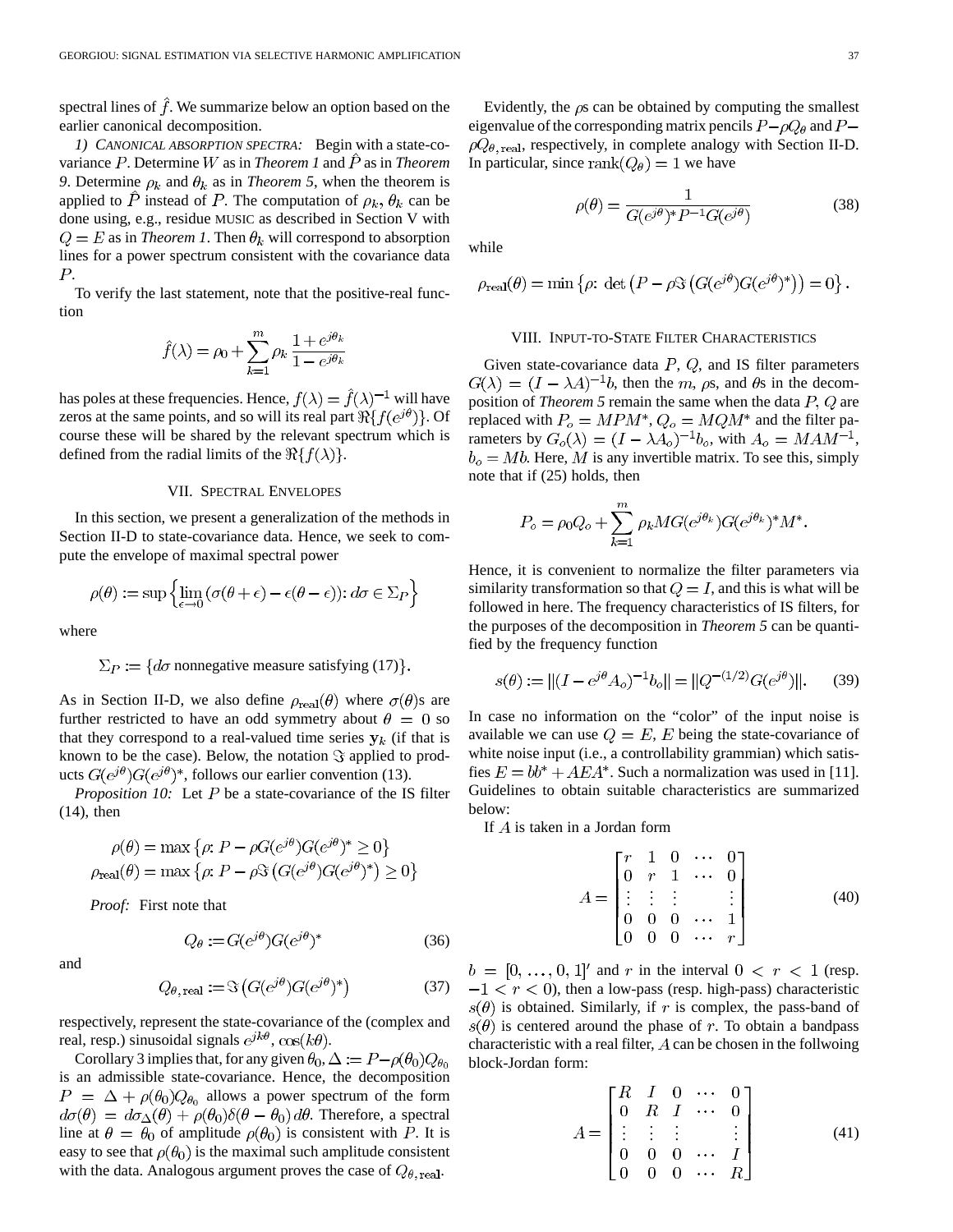with

$$
R = \begin{bmatrix} r\cos(\theta_0) & r\sin\theta_0 \\ -r\sin(\theta_0) & r\cos\theta_0 \end{bmatrix} \quad I = \begin{bmatrix} 1 & 0 \\ 0 & 1 \end{bmatrix}
$$

 $0 < r < 1$ , and  $0 < \theta_0 < \pi$ . In this case, again the choice  $b = [0, ..., 0, 1]'$  can be used.

Other characteristics might also be useful in quantifying the resolution of IS filters, e.g., the sensitivity  $||(d/d\theta)G(e^{j\theta})G(e^{j\theta})^*||$  of the state covariance on the frequency of sinusoidal inputs.

## IX. CASE STUDIES

We first present two simulation studies where the goal is to resolve two closely spaced sinusoids. We compare traditional MUSIC and ESPRIT with the subspace methods of Section V. Next we present an example of a typical absorption spectrum for which the approach in Section VI is appropriate. Finally we compare the Capon method and the method in [23] (both outlined in Section II-D), with those presented in VII. Invariably, spectral estimation based on suitably selected IS filters, shows remarkably better resolution.

In each example, the IS filter parameters are chosen following the guidelines of the previous section. The time series

$$
\mathcal{Y} := \{y_0, y_1, y_2, \ldots, y_{N-1}\}
$$

is used to generate the state process  $x_k$  via  $x_k = Ax_{k-1} + by_k$ , for  $k = 0, \ldots, N - 1$ , with  $x_{-1} = 0$ . The time series

$$
\{x_\ell,\,\ldots,\,x_{N-1}\}
$$

is used to obtain the sample state-covariance matrix

$$
P = \frac{1}{N} \sum_{t=\ell}^{N-1} x_t x_t^*.
$$

Here, we take  $\ell = 0$ . However, in general, if the time-constant of the IS filter is significant, then  $\ell > 0$  can be chosen to ensure a level of stationarity for  $x_k$ .

#### *A. Subspace Methods*

*Case 1—Closely Spaced Sinusoids:* We generated time-series data according to

$$
\mathbf{y}_k = \nu_k + \frac{1}{2}\sin(\theta_1 k + \phi_1) + \sin(\theta_2 k + \phi_2)
$$

with  $\theta_1 = 0.1, \theta_2 = 0.15, \nu_k$  a Gaussian zero-mean white noise with variance  $\rho_0$ , and  $\phi_1$ ,  $\phi_2$  uniformly distributed on  $[0, 2\pi]$ . We compared the following six different methods: 1) standard Root MUSIC; 2) ESPRIT; 3) standard root MUSIC after a pre-filtering of the data with a lowpass scalar filter; 4) ditto for ESPRIT; and finally, 5) the noise-subspace method (residue MUSIC) of Section V-A and 6) the signal-subspace method of Section V-B.

We tested whether the methods are capable of resolving the two sinusoids based on  $N = 100$  data points, i.e., when the frequencies  $\theta_1$  and  $\theta_2$  are closer than the theoretical resolution limit  $2\pi/N$  of periodogram-based methods. We report on 1000 simulation runs. In each, we considered the outcome successful if the method identified one, and only one spectral line, in each of the two intervals

$$
(\theta_1 - 2\delta, \theta_1 + \delta)
$$
 and  $[\theta_2 - \delta, \theta_2 + 2\delta)$ 

where  $\delta = (\theta_1 - \theta_2)/2$  (and hence  $\theta_1 + \delta = \theta_2 - \delta$  is the mid point). For values of noise variance  $\rho_0$  above 0.35, methods 1)–4) almost always fail. Thus, we used  $\rho_0 = 0.35$ .

For 5) and 6), we used a low-pass IS filter of order 30 as in (40) with  $r = 0.3$  For 3) and 4) we used a standard Butterworth filter of order 10 and  $-3$  dB frequency at 0.5. Encoding for standard MUSIC and ESPRIT was taken from our favorite reference [25] with parameters music(y, 4,30); esprit(y,4,30).

Below, we tabulate the number of successful hits and, in Fig. 1, we display the scatter diagram of values for  $\theta_1$  versus  $\theta_2$  identified by each method.

| Method                    | success $/ 1000$ runs |
|---------------------------|-----------------------|
| 1) Root MUSIC             | 4                     |
| 2) ESPRIT                 | 36                    |
| 3) prefiltered Root MUSIC | 15                    |
| 4) prefiltered ESPRIT     | 160                   |
| 5) Section V-A            | 527                   |
| 6) Section V-B            | 963                   |

Methods 3) and 4) were suggested for the purpose of a "fair comparison" by an anonymous referee. The fact, that methods 3) and 4) are only marginaly better than 1) and 2), suggests that filtering alone is not the main factor behind the higher resolution of methods 5) and 6).

*Case 2—Variance of Frequency Estimates:* This is similar to Case 1 except for the fact that the time-series has only one sinusoidal component

$$
\mathbf{y}_k = \nu_k + \sin(\theta_1 k + \phi_1)
$$

with  $\theta_1 = 0.1$ ,  $\phi_1$  uniformly distributed on [0,  $2\pi$ ], and  $\nu_k$ Gaussian white-noise with variance  $\rho_0 = 1$ . A single sinusoid was chosen so as to compare the variance of estimates on an equal footing, because in this case, we do not differentiate failures as in Case 1.

The results we report are based on 1000 runs, each time generating a 100 samples of the process. We used a low-pass IS filter as in (40) with  $r = 0.3$  and dimension 20. The figures we obtained when comparing standard ESPRIT (coded as in [25]; using  $\text{esprit}(y,2,20)$ , with the signal-subspace method of Section V-B are as follows:

| 0.097 28<br>0.099.57<br>0.099.92<br>0.006.81 |
|----------------------------------------------|
|                                              |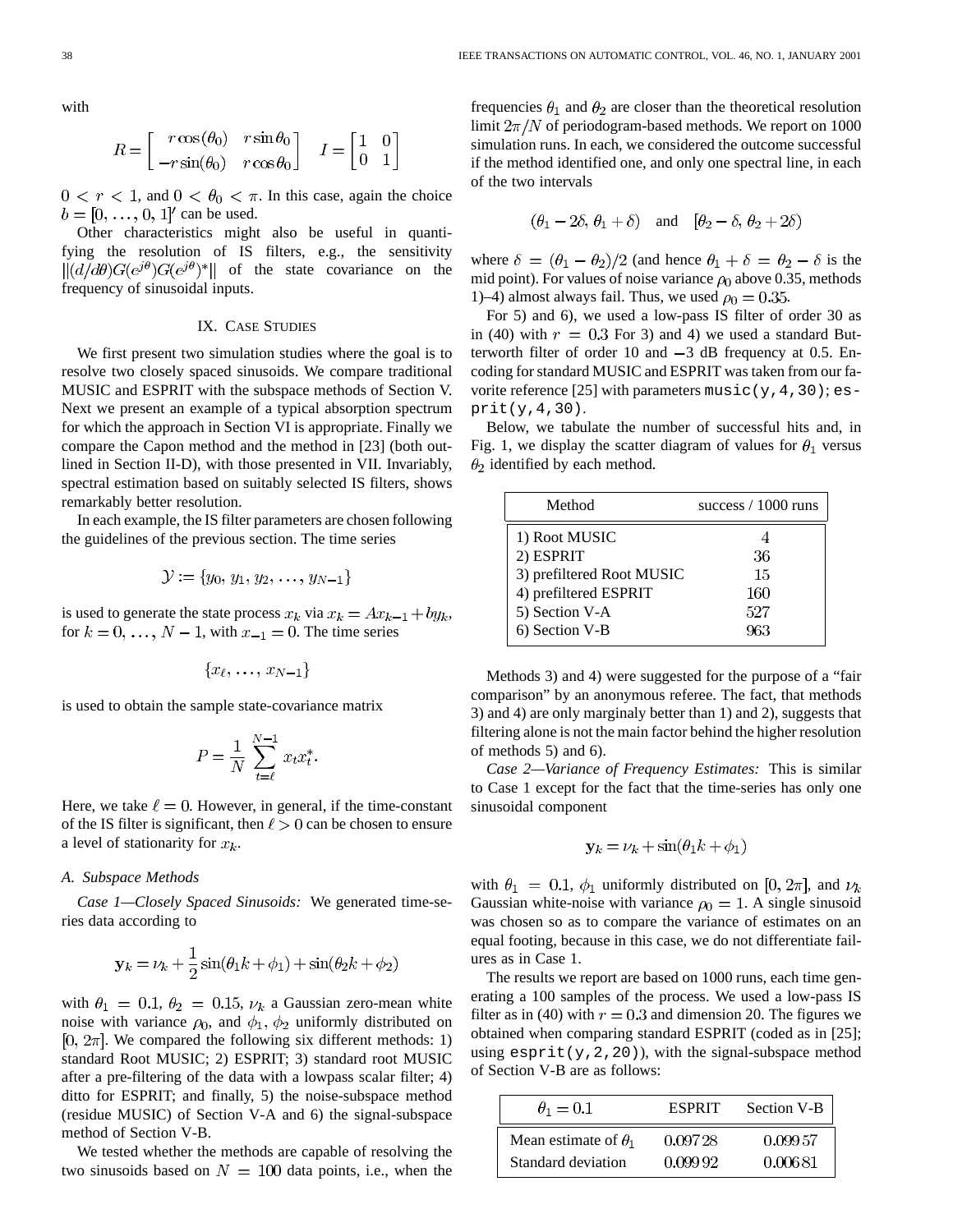We note that the standard deviation of the estimate using Section V-B shows a dramatic improvement when compared to the estimate via standard ESPRIT.

## *B. Absorption Spectra*

In current literature there are no standard methods for the detection of the "absence of spectral energy." Indeed, the identification of absorption lines is not as reliable as the detection of spectral lines. With this caveat we present one example of the type of spectra that may be suitable for applying the approach.

We consider a notch-filter with transfer function

$$
g(\lambda) = \frac{1 - 1.9754\lambda + \lambda^2}{3 - 2 \cdot 1.9754\lambda - \lambda^2}
$$

with absorption frequency at  $\pi/20 = 0.1572$ . Unit-variance, zero-mean, Gaussian white noise is used to drive the notch filter and a 1000 data points of the output time series  $y_k$  were used. The time series is shown along with the corresponding periodogram in Fig. 2. It is quite evident that, although the power at low frequencies is small, any attempt to gauge the location of an absorption line would be futile.

For the purposes of applying Section VI a low pass was selected as in  $(41)$  having three blocks R with eigenvalue  $0.5 + 0.1j$ . Following the steps of Section VI, a frequency  $\theta_1 = 0.1149$  was identified.

## *C. Spectral Envelopes*

We conclude by comparing the methods of Section VII with the Capon method of maximum likelihood, e.g., as encoded in [25, p. 196], and with the one in [23]. These methods generate spectral envelopes as explained in Sections II-D and VII.

Once again we generated a time-series of 300 data points according to

$$
\mathbf{y}_k = \nu_k + 0.5\sin(0.1k + \phi_1) + \sin(0.5k + \phi_2)
$$

with  $\nu_k$  Gaussian zero-mean white noise and  $\phi_1$ ,  $\phi_2$  in  $[0, 2\pi]$  (independently distributed as usual). The Capon and Shankwitz–Georgiou [23] methods used a sample Toeplitz matrix of size  $10 \times 10$ , and accordingly, for the methods of Section VII we estimated a  $10 \times 10$  state-covariance matrix of an IS filter designed as in  $(41)$  with five Jordan blocks R of size  $2 \times 2$  with eigenvalues  $0.6 \pm 0.2j$ . This is low pass with a cutoff of about one.

Fig. 3 shows with dashed line the Capon estimate and with solid line the estimate according to [23], as explained in Section II-D. On the same figure vertical arrows are used to indicate the frequency and, scaled by a factor of 0.2, the amplitude of the two sinusoids.

Similarly Fig. 4 shows with dashed and solid lines the spectral envelopes computed using the theory of Section VII. The dashed line indicates  $\rho(\theta)$  computed according to (38), while the solid line represents  $\rho_{\text{real}}(\theta)$  which takes into account the fact that the signal and sinusoids are real. It is apparent that over the passband of the IS filter, the resolution is significantly increased as compared with the earlier methods. It is instructive to observe



Fig. 1. Scatter diagram.



Fig. 2. Time-series and FFT of output of the notch filter.



Fig. 3. Capon (dashed) and [23] (solid) envelopes.

that improvement in resolution over a frequency band is traded off with a degradation elsewhere.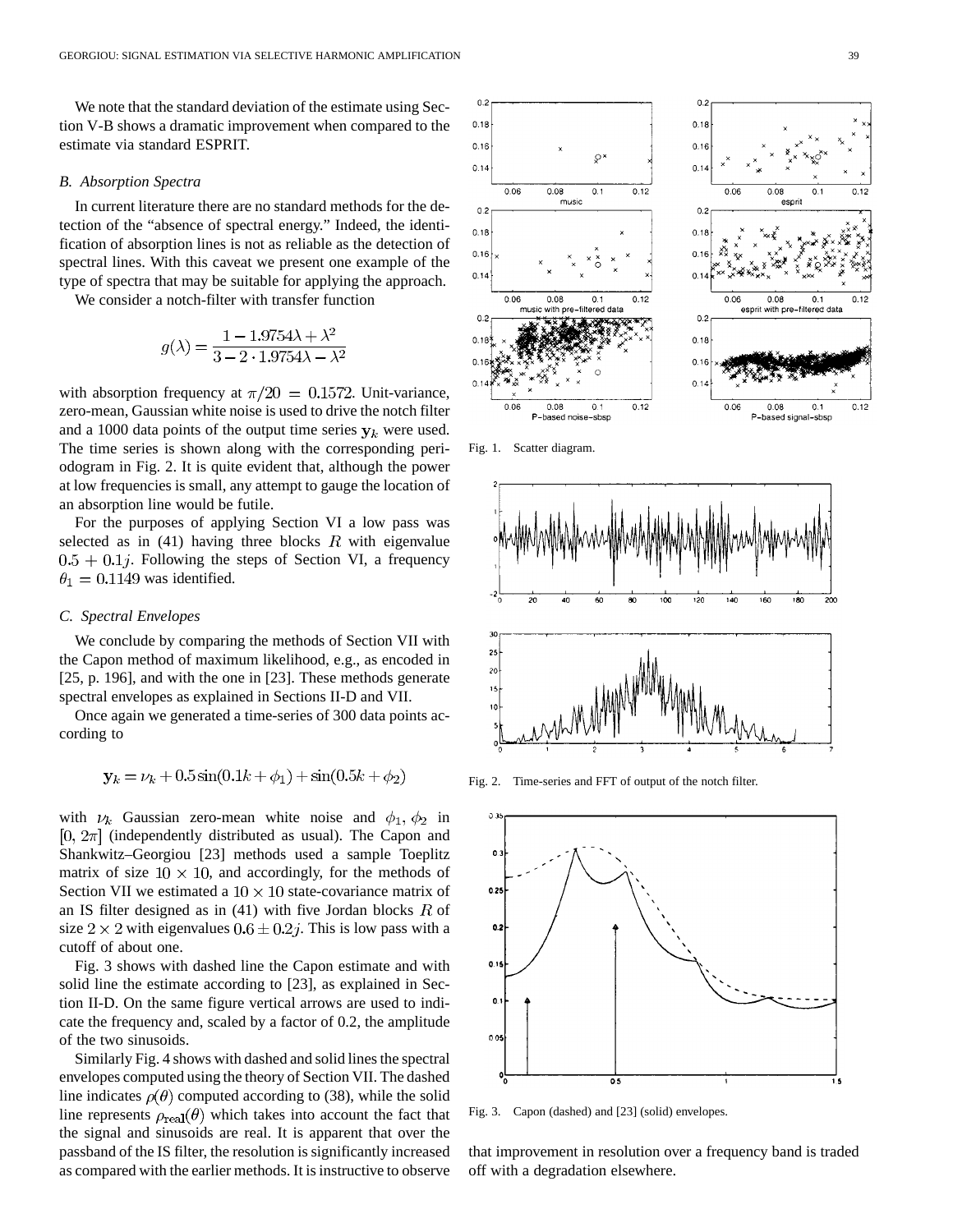

Fig. 4. "Complex" (dashed), "real" (solid) envelopes via Section VII.

## X. CONCLUDING COMMENTS

This work was motivated by Byrnes, Georgiou, and Lindquist [4], [5], where it was noted that output covariances of first-order filters provide Nevanlinna–Pick interpolation conditions for the input power spectrum. It also builds on [11] which explored the use of state-covariances in a generalization of MUSIC. However, the scope of the present work has been to expose an underlying theory for spectral analysis via *Theorems 1*, *2*, and *Corollary 3*, and thereby, present a state-covariance framework for nonlinear spectral estimation techniques. It is interesting to speculate whether an analogous viewpoint of characterizing covariances for nonuniform arrays of varying spacial geometries and of spectra which are consistent with such statistics, will be beneficial in sensor array processing.

## **APPENDIX** PROOFS

We give a brief exposition of needed concepts and facts from generalized interpolation. These allow a rather compact derivation of the results presented earlier in the paper. We restrict our attention to a finite-dimensional framework since this is all we need, and accordingly, we follow our earlier notation regarding  $G(\lambda)$ , A, b, n, etc. Also, "\*" denotes the "complex conjugate" transpose" or the "adjoint operator" depending on the context, as is customary. When we want to emphasize "complex conjugate" of scalar quantities we occasionally use "-."

Let  $H_2$  denote the usual Hardy space of functions which are analytic in the unit disc with square-integrable radial limits, and define

$$
\mathcal{K} := H_2 \ominus B(\lambda)H_2
$$

where  $B(\lambda) = \det(\lambda I - A^*)/\det(I - \lambda A)$  as in (22). That is,  $K$  contains all functions in  $H_2$  which are orthogonal to those that vanish on the spectrum of  $A^*$ . (See [3], [17], and [21] for the role of  $K$  in operator theory; cf. [9], [16], and [14] for its use in systems theory.)

With  $G(\lambda)$  as in (15), its entries  $g_i(\lambda)$  form a basis for  $K$ . Indeed, these are generalized Cauchy kernels whose inner product "evaluates" at the spectrum of  $A^*$ ; e.g., if  $f(\lambda) \in H_2$  then

$$
\langle f(\lambda), g_i(\lambda) \rangle := \frac{1}{2\pi} \int_{-\pi}^{\pi} f(e^{j\theta}) g_i(e^{j\theta})^* d\theta
$$
  

$$
= \frac{1}{2\pi} \int_{-\pi}^{\pi} f(e^{j\theta}) \overline{e_i (I - e^{j\theta} A)^{-1} b} d\theta
$$
  

$$
= b^* \left( \frac{1}{2\pi} \int_{-\pi}^{\pi} f(e^{j\theta}) (I - e^{-j\theta} A^*)^{-1} d\theta \right) e_i^*
$$
  

$$
= b^* f(A^*) e_i^*
$$

where

$$
e_i := [0, ..., 0, 1, 0, ..., 0]
$$
 with a 1 in the *i*th spot.

Consider the ordinary right shift  $x(\lambda) \mapsto \lambda x(\lambda)$  in  $H_2$ , and denote by  $S$  the *compressed shift* onto  $K$ :

$$
S: \mathcal{K} \to \mathcal{K}: x(\lambda) \mapsto \mathbf{\Pi}_{\mathcal{K}}\lambda x(\lambda)
$$

and by  $S^*$  the adjoint operator. It is instructive to express both S and  $S^*$  with respect to the basis  $G(\lambda)$ . Starting with  $S^*$ , this maps the general element  $c \cdot G(\lambda)$  of K into

$$
\Pi_{H_2}\lambda^{-1}c(I-\lambda A)^{-1}b = \Pi_{H_2}\lambda^{-1}cb + cAb + \lambda cA^2b + \dots
$$
  
=  $\Pi_{H_2}cAb + \lambda cA^2b + \dots$   
=  $cA \cdot (I - \lambda A)^{-1}b$ .

Turning to  $S$  we first need the Grammian

$$
E = \langle G(\lambda), G(\lambda) \rangle = \int_{-\pi}^{\pi} \left( G(e^{j\theta}) \frac{d\theta}{2\pi} G(e^{j\theta})^* \right)
$$

which coincides with the solution of  $E = bb^* + AEA^*$  and noted earlier on. If  $M$  is the sought matrix representation for  $S$ , then

$$
\langle c_1 G(\lambda), c_2 A G(\lambda) \rangle = \langle c_1 M G(\lambda), c_2 G(\lambda) \rangle
$$

must hold for all row  $n$  -vectors  $c_1,\,c_2\in\mathbb{C}^n.$  Hence  $c_1EA^*c_2^*$   $=$  $c_1 M E c_2^*$  and therefore  $M = E A^* E^{-1}$ . We summarize for future reference:

$$
S^* \colon \mathcal{K} \to \mathcal{K} \colon c \cdot G(\lambda) \mapsto cA \cdot G(\lambda) \tag{42}
$$

$$
S: \mathcal{K} \to \mathcal{K}: c \cdot G(\lambda) \mapsto cEA^*E^{-1} \cdot G(\lambda). \tag{43}
$$

A key result which will be repeatedly needed in the sequel is the celebrated commutant lifting theorem [21, Th. 1]. A special version which is sufficient for our purposes is summarized below (cf. [11, Lemma 4], [26], [7], [20]).

*Lemma 11:* If T is an operator on  $K$  that commutes with S and the real part of  $T$  is positive semidefinite, then there exists a function  $f(\lambda)$  which is analytic in the open disc and has positive-real part there, such that  $T = f(S)$ . If the real part of T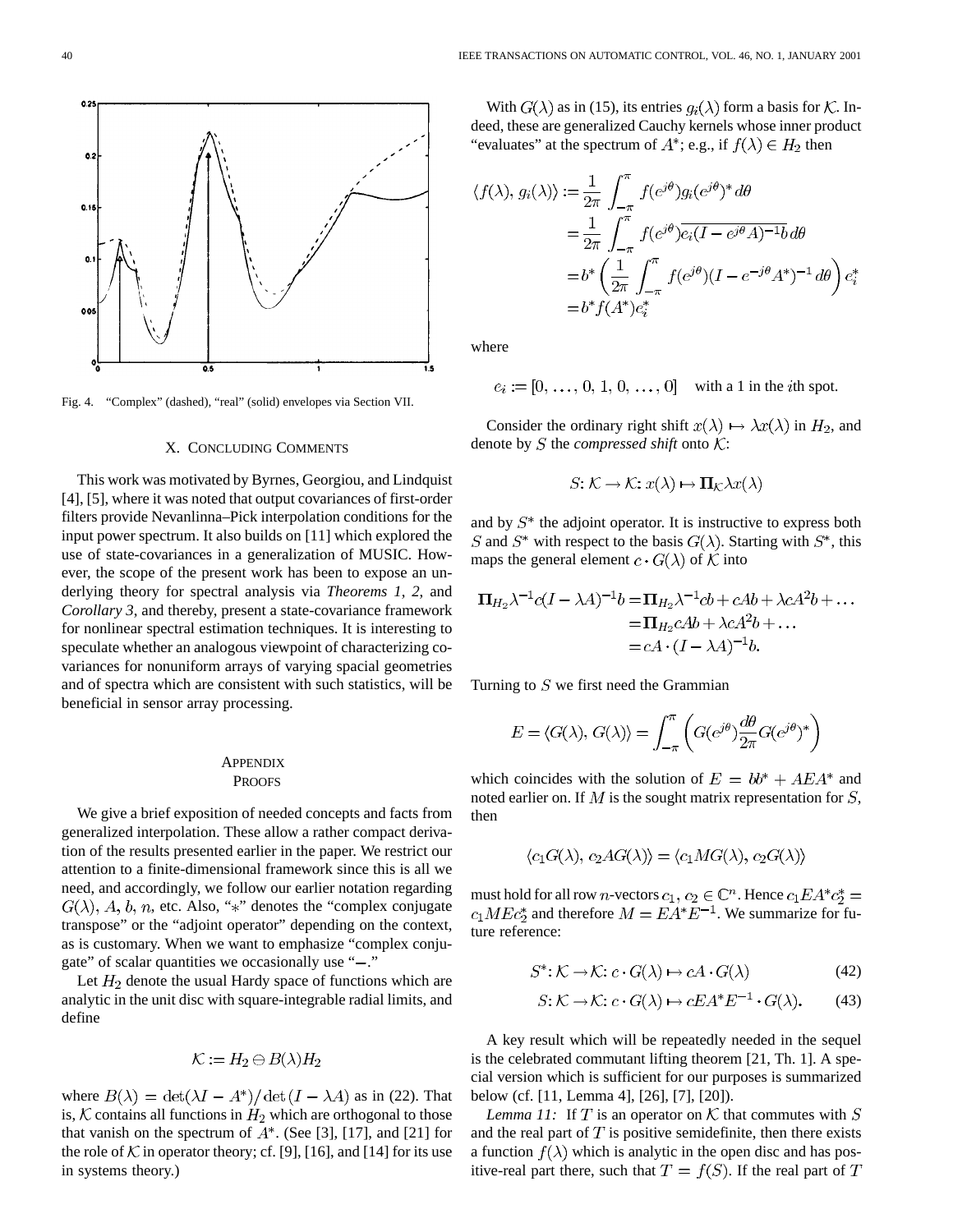is singular and  $K$  finite-dimensional, then the interpolant f is unique.

## *A. Proofs of Theorem 1 and Theorem 2*

We recall for convenience the notation for the set of power spectra consistent with a given state-covariance  $P$  of (14):

$$
\Sigma_P = \left\{ d\sigma(\theta) \ge 0 : P = \int_{-\pi}^{\pi} \left( G(e^{j\theta}) \frac{d\sigma(\theta)}{2\pi} G(e^{j\theta})^* \right) \right\}.
$$

We first assume that  $P$  is a state-covariance of (14), and show that it is of the form claimed in *Theorem 1*. Since  $P$  is a statecovariance,  $\Sigma_P$  is not empty. So we consider  $d\sigma \in \Sigma_P$  and the corresponding "positive-real half spectrum"

$$
f(\lambda) = \frac{1}{2\pi} \int_{-\pi}^{\pi} \frac{1 + \lambda e^{-j\theta}}{1 - \lambda e^{-j\theta}} d\sigma(\theta).
$$

It follows that

$$
P = \frac{1}{2\pi} \int_{-\pi}^{\pi} (G(e^{j\theta}) d\sigma(\theta) G(e^{j\theta})^*)
$$
  
\n
$$
= \lim_{r \nearrow 1} \langle G(\lambda), \Re(f(r\lambda)) G(\lambda) \rangle
$$
  
\n
$$
= \lim_{r \nearrow 1} \frac{1}{2} (\langle G(\lambda), f(r\lambda) G(\lambda) \rangle + \langle G(\lambda), \overline{f(r\lambda)} G(\lambda) \rangle)
$$
  
\n
$$
= \lim_{r \nearrow 1} \frac{1}{2} (\langle \overline{f(r\lambda)} G(\lambda), G(\lambda) \rangle + \langle G(\lambda), \overline{f(r\lambda)} G(\lambda) \rangle)
$$
  
\n
$$
= \frac{1}{2} (\langle \overline{f(\lambda^{-1})} G(\lambda), G(\lambda) \rangle + \langle G(\lambda), \overline{f(\lambda^{-1})} G(\lambda) \rangle)
$$
  
\n
$$
= \frac{1}{2} (\langle W G(\lambda), G(\lambda) \rangle + \langle G(\lambda), W G(\lambda) \rangle)
$$
  
\n
$$
= \frac{1}{2} (WE + EW^*), \tag{44}
$$

where  $W$  is a representation of the mapping

$$
x(\lambda) \to \mathbf{\Pi}_{\mathcal{K}} \overline{f}(\lambda^{-1}) x(\lambda)
$$

with respect to the basis  $G(\lambda)$  for K. Despite the fact that  $\overline{f}(\lambda^{-1})$  may not be bounded, the above mapping exists and can be identified, e.g., with the limit of  $\Pi_{\mathcal{K}}(\overline{f}_0 + \overline{f}_1 \lambda^{-1} + \cdots)$ since  $K$  is finite dimensional. Note that here and throughout,  $\overline{f}(\lambda)$  denotes conjugating only the coefficients of  $f(\lambda)$ , as opposed to  $f(\lambda)$  which would include the argument. Recall that  $\overline{A}$  is a matrix representation of

$$
S^* \colon x(\lambda) \to \mathbf{\Pi}_{\mathcal{K}} \lambda^{-1} x(\lambda).
$$

Hence,  $W = \overline{f}(A)$  and therefore commutes with A.

The same arguments verify the first part of *Theorem 2*. Namely, if P, W are as in *Theorem 1* and  $d\sigma_y(\theta)$  satisfies (17), then  $f_y(\lambda)$  obtained from (3) satisfies the noted interpolation condition  $\overline{f}(A) = W$ .

We now show the converse to *Theorem 1*, namely that, if a nonnegative matrix P is of the form  $P = (1/2)(WE + EW^*)$ for a  $W$  which commutes with  $A$ , then it is a state-covariance of (14): Since  $W$  commutes with  $A$ , which is cyclic, it can be expressed as a function of  $A$ , and in particular, a polynomial function

$$
W := w(A) = w_0 I + w_1 A + \dots + w_{n-1} A^{n-1}
$$

with  $w(\lambda) = w_0 + \cdots + w_{n-1} \lambda^{n-1}$  of degree  $n-1$ . Via  $cG(\lambda) \mapsto cWG(\lambda)$ , the matrix W defines the operator  $T^* =$  $w(S^*)$  which commutes with  $S^*$ . According to (42)–(43) the real part of  $T$  is

$$
\frac{1}{2}\langle (T+T^*)G, G \rangle = \frac{1}{2} \left( E\overline{w}(A^*) + w(A)E \right)
$$

$$
= \frac{1}{2} (EW^* + WE) = P.
$$

Hence the real part of  $T$  is nonnegative. Therefore, according to *Lemma 11*, T can be selected in the form  $T = f(S)$  with  $f(\lambda)$  a positive-real function. It is now easy to see that  $d\sigma(\theta)$  defined as in (5) via radial limit of  $\Re\{f(\lambda)\}\$  serves as the required power spectrum yielding  $P$ .

We now argue the second part of *Theorem 2*, namely that *if*  $f_u(\lambda)$  is positive-real which satisfies  $f_u(A^*) = W^*$ , then it de*fines a power spectrum consistent with* P. Clearly a nonnegative  $d\sigma_y(\theta)$  defined via radial limit of  $\Re\{f_y(\lambda)\}\$ as above satisfies the equations following (44) on, until  $(1/2)(EW^* + WE)$ , which is precisely  $P$  by assumption.

We finally show that *any such W* as in Theorem 1 is unique *modulo an imaginary constant*  $\alpha I$  with  $\alpha \in \mathcal{R}$ . Begin with (23),

$$
2P = w(A)E + E\overline{w}(A^*)
$$
  
=  $w_{n-1}A^{n-1}E + \dots + w_1AE + (w_0 + \overline{w}_0)I$   
+  $\overline{w}_1E(A^*) + \dots + \overline{w}_{n-1}E(A^*)^{n-1}$ .

Since  $P$  is a state-covariance and, by the earlier arguments, of the form  $(1/2)(EW^* + WE)$ , with W commuting with A, we can certainly determine a polynomial  $w(\lambda)$  for which  $w(A) = W$  and therefore the above equation has a solution. Clearly, the imaginary part of  $w_0$  cannot be determined from this equation. Other than that we need to show that the values for  $\mathbb{R}{w_0}$ ,  $w_1, \ldots, w_{n-1}$  are uniquely defined.

It suffices to show that if

$$
w(A)E + E\overline{w}(A^*) = 0\tag{45}
$$

then  $w(\lambda)$  is identically equal to an imaginary constant. Setting  $T^* = w(S^*)$  with  $T = \overline{w}(S)$  as usual, the real part of T is singular and therefore the positive-real  $f$  claimed by *Lemma 11* is unique. If f is this unique interpolant of *Lemma 1*1 and  $d\sigma$  the corresponding nonnegative measure, since  $P = 0$ , both f and  $d\sigma$  are obviously zero. If now  $w(\lambda)$  is any polynomial satisfying (45), assumed real at  $\lambda = 0$  to avoid the obvious indeterminacy of  $w_0$  by an additive imaginary constant, then

$$
w(A) = f(A) = 0.
$$

In order for  $w(A) = 0$ ,  $w(\lambda)$  needs to have the minimal polynomial of A as a factor. Since  $(A, b)$  is a controllable pair, A